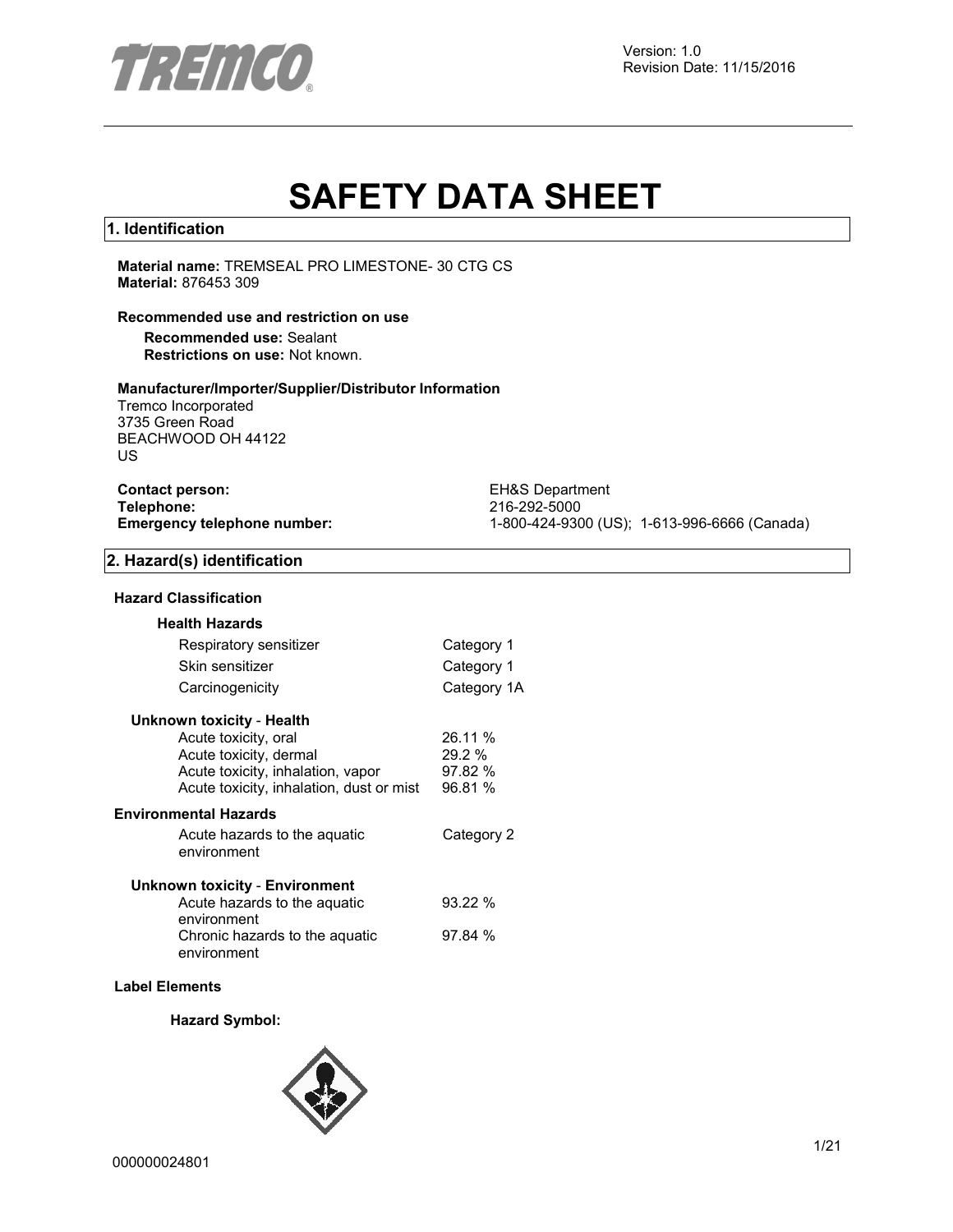

| <b>Signal Word:</b>                                         | Danger                                                                                                                                                                                                                                                                                                                                                                                                                                                                                 |
|-------------------------------------------------------------|----------------------------------------------------------------------------------------------------------------------------------------------------------------------------------------------------------------------------------------------------------------------------------------------------------------------------------------------------------------------------------------------------------------------------------------------------------------------------------------|
| <b>Hazard Statement:</b>                                    | May cause allergy or asthma symptoms or breathing difficulties if inhaled.<br>May cause an allergic skin reaction.<br>May cause cancer.<br>Toxic to aquatic life.                                                                                                                                                                                                                                                                                                                      |
| Precautionary<br><b>Statements:</b>                         |                                                                                                                                                                                                                                                                                                                                                                                                                                                                                        |
| <b>Prevention:</b>                                          | Avoid breathing dust/fume/gas/mist/vapors/spray. [In case of inadequate<br>ventilation] wear respiratory protection. Contaminated work clothing must<br>not be allowed out of the workplace. Wear protective gloves/protective<br>clothing/eye protection/face protection. Obtain special instructions before<br>use. Do not handle until all safety precautions have been read and<br>understood. Use personal protective equipment as required. Avoid release<br>to the environment. |
| <b>Response:</b>                                            | If inhaled: If breathing is difficult, remove person to fresh air and keep<br>comfortable for breathing. If experiencing respiratory symptoms: Call a<br>POISON CENTER/doctor. IF ON SKIN: Wash with plenty of water. If skin<br>irritation or rash occurs: Get medical advice/attention. If exposed or<br>concerned: Get medical advice/attention. Specific treatment (see this label).<br>Wash contaminated clothing before reuse.                                                   |
| Storage:                                                    | Store locked up.                                                                                                                                                                                                                                                                                                                                                                                                                                                                       |
| Disposal:                                                   | Dispose of contents/container to an appropriate treatment and disposal<br>facility in accordance with applicable laws and regulations, and product<br>characteristics at time of disposal.                                                                                                                                                                                                                                                                                             |
| Other hazards which do not<br>result in GHS classification: | None.                                                                                                                                                                                                                                                                                                                                                                                                                                                                                  |

# **3. Composition/information on ingredients**

#### **Mixtures**

| <b>Chemical Identity</b>                    | <b>CAS number</b> | Content in percent (%)* |
|---------------------------------------------|-------------------|-------------------------|
| Calcium carbonate                           | 471-34-1          | $20 - 50\%$             |
| Polyvinyl chloride                          | 9002-86-2         | $5 - 10\%$              |
| Calcium Carbonate<br>(Limestone)            | 1317-65-3         | $5 - 10\%$              |
| Xylene                                      | 1330-20-7         | 1 - <5%                 |
| Calcium oxide                               | 1305-78-8         | 1 - <5%                 |
| Titanium dioxide                            | 13463-67-7        | $1 - 5\%$               |
| Diisodecyl phthalate                        | 26761-40-0        | $0.01 - 1\%$            |
| Ethylbenzene                                | 100-41-4          | $0.1 - 1\%$             |
| <b>Isophorone Diisocyanate</b>              | 4098-71-9         | $0.1 - 1\%$             |
| Hydrotreated heavy<br>naphthenic distillate | 64742-52-5        | $0.1 - 51\%$            |
| Stearic acid                                | $57 - 11 - 4$     | $0.1 - 1\%$             |
| Dibutyl tin dilaurate                       | 77-58-7           | $0.1 - 1\%$             |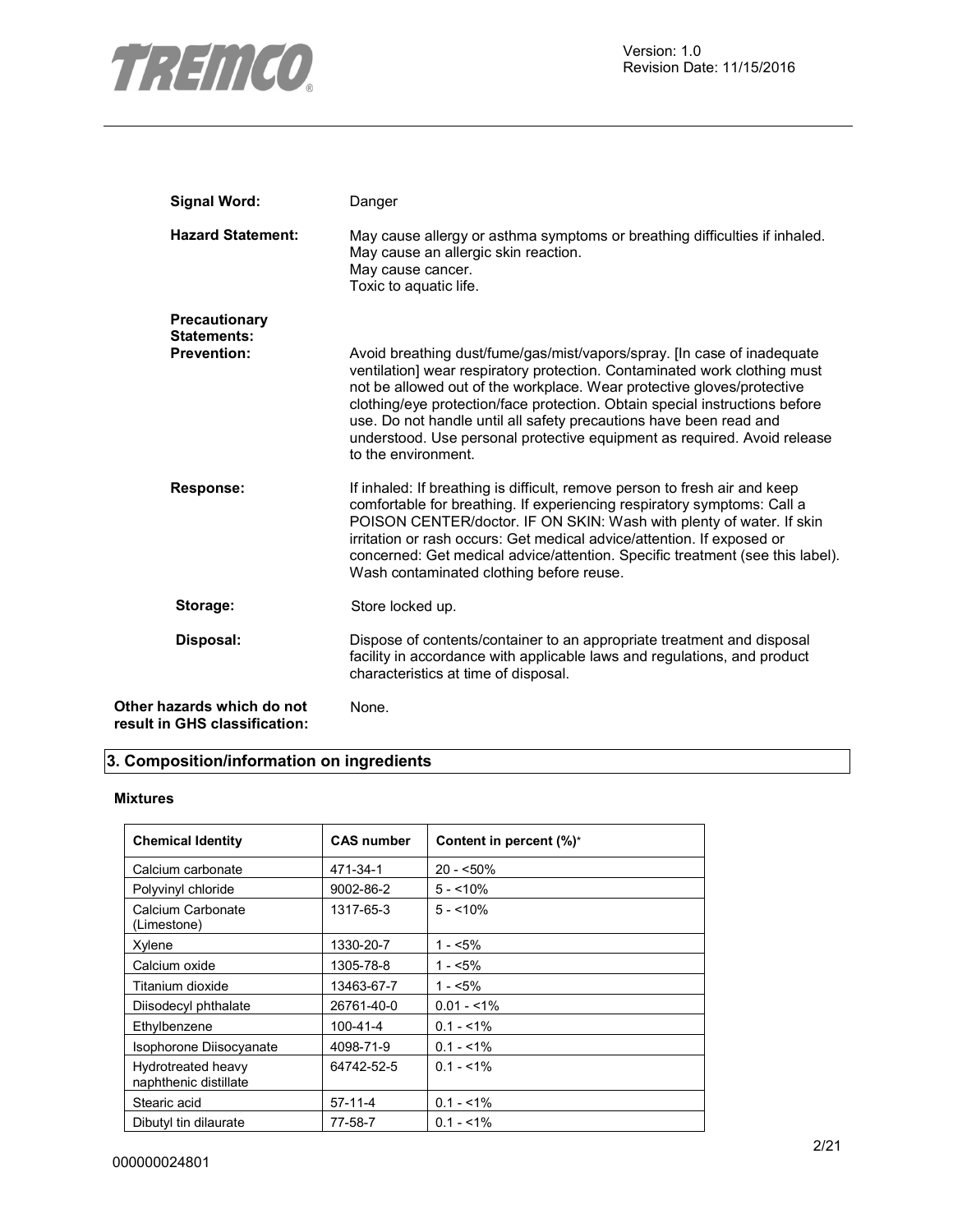

\* All concentrations are percent by weight unless ingredient is a gas. Gas concentrations are in percent by volume.

| 4. First-aid measures                                         |                                                                                                                                                                                                                                                                                                    |
|---------------------------------------------------------------|----------------------------------------------------------------------------------------------------------------------------------------------------------------------------------------------------------------------------------------------------------------------------------------------------|
| Ingestion:                                                    | Call a POISON CENTER/doctor//if you feel unwell. Rinse mouth.                                                                                                                                                                                                                                      |
| Inhalation:                                                   | Call a physician or poison control center immediately. If breathing stops,<br>provide artificial respiration. Move to fresh air. If breathing is difficult, give<br>oxygen.                                                                                                                        |
| <b>Skin Contact:</b>                                          | If skin irritation occurs: Get medical advice/attention. Destroy or thoroughly<br>clean contaminated shoes. Immediately remove contaminated clothing and<br>shoes and wash skin with soap and plenty of water. If skin irritation or an<br>allergic skin reaction develops, get medical attention. |
| Eye contact:                                                  | Any material that contacts the eye should be washed out immediately with<br>water. If easy to do, remove contact lenses. If eye irritation persists: Get<br>medical advice/attention.                                                                                                              |
| Most important symptoms/effects, acute and delayed            |                                                                                                                                                                                                                                                                                                    |
| Symptoms:                                                     | May cause skin and eye irritation.                                                                                                                                                                                                                                                                 |
|                                                               | Indication of immediate medical attention and special treatment needed                                                                                                                                                                                                                             |
| Treatment:                                                    | Symptoms may be delayed.                                                                                                                                                                                                                                                                           |
| 5. Fire-fighting measures                                     |                                                                                                                                                                                                                                                                                                    |
| <b>General Fire Hazards:</b>                                  | No unusual fire or explosion hazards noted.                                                                                                                                                                                                                                                        |
| Suitable (and unsuitable) extinguishing media                 |                                                                                                                                                                                                                                                                                                    |
| Suitable extinguishing<br>media:                              | Use fire-extinguishing media appropriate for surrounding materials.                                                                                                                                                                                                                                |
| Unsuitable extinguishing<br>media:                            | Do not use water jet as an extinguisher, as this will spread the fire.                                                                                                                                                                                                                             |
| Specific hazards arising from<br>the chemical:                | During fire, gases hazardous to health may be formed.                                                                                                                                                                                                                                              |
| Special protective equipment and precautions for firefighters |                                                                                                                                                                                                                                                                                                    |
| <b>Special fire fighting</b><br>procedures:                   | No data available.                                                                                                                                                                                                                                                                                 |
| Special protective equipment<br>for fire-fighters:            | Self-contained breathing apparatus and full protective clothing must be<br>worn in case of fire.                                                                                                                                                                                                   |
| 6. Accidental release measures                                |                                                                                                                                                                                                                                                                                                    |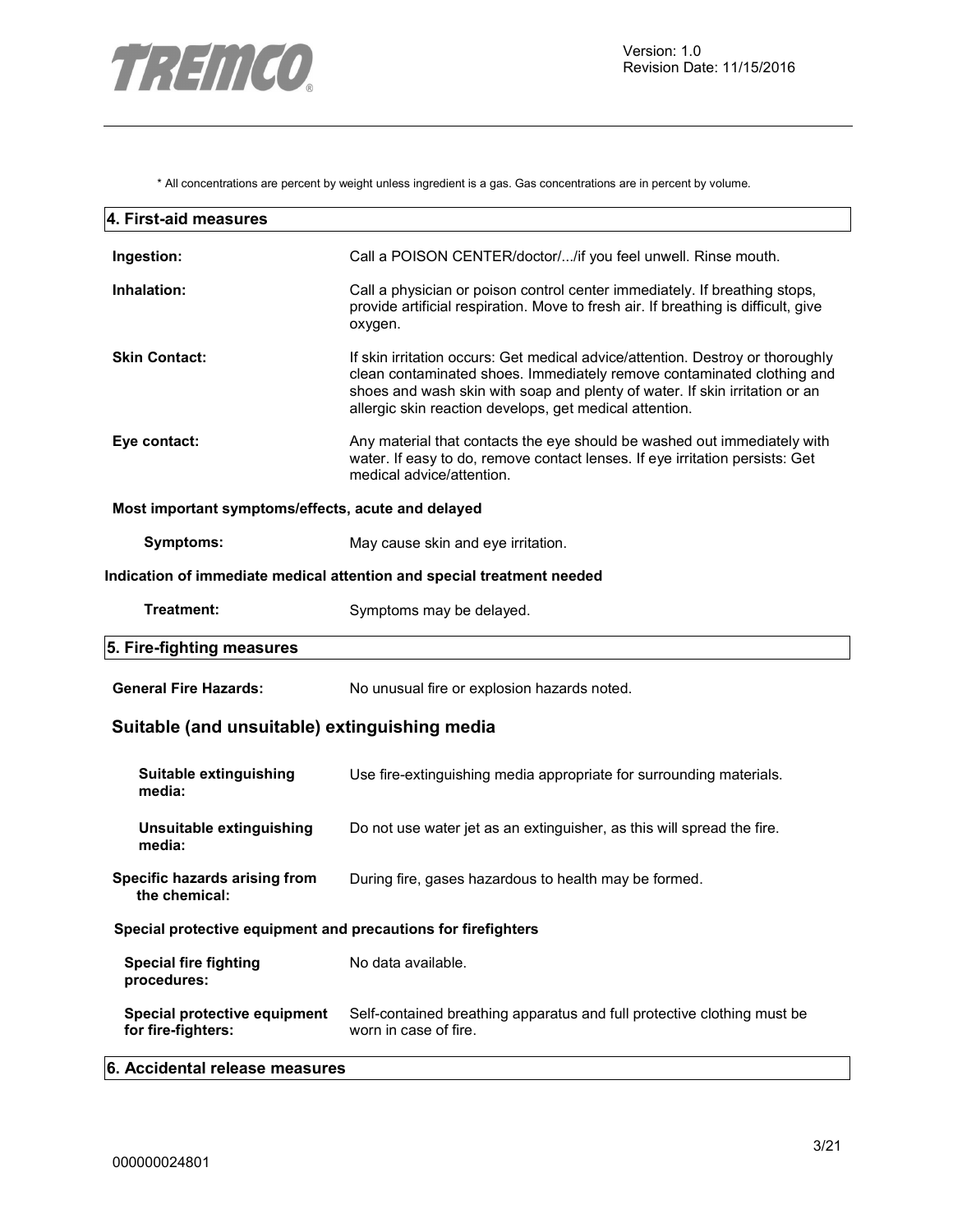

| <b>Personal precautions,</b><br>protective equipment and<br>emergency procedures: | Ventilate closed spaces before entering them. Evacuate area. See Section<br>8 of the SDS for Personal Protective Equipment. Keep upwind. Keep<br>unauthorized personnel away. Do not touch damaged containers or spilled<br>material unless wearing appropriate protective clothing.                                                                                                                                                                                                                               |
|-----------------------------------------------------------------------------------|--------------------------------------------------------------------------------------------------------------------------------------------------------------------------------------------------------------------------------------------------------------------------------------------------------------------------------------------------------------------------------------------------------------------------------------------------------------------------------------------------------------------|
| <b>Methods and material for</b><br>containment and cleaning<br>up:                | Collect spillage in containers, seal securely and deliver for disposal<br>according to local regulations.                                                                                                                                                                                                                                                                                                                                                                                                          |
| <b>Notification Procedures:</b>                                                   | In the event of a spill or accidental release, notify relevant authorities in<br>accordance with all applicable regulations.                                                                                                                                                                                                                                                                                                                                                                                       |
| <b>Environmental Precautions:</b>                                                 | Do not contaminate water sources or sewer. Prevent further leakage or<br>spillage if safe to do so. Avoid release to the environment.                                                                                                                                                                                                                                                                                                                                                                              |
| 7. Handling and storage                                                           |                                                                                                                                                                                                                                                                                                                                                                                                                                                                                                                    |
| Precautions for safe handling:                                                    | Ventilate well, avoid breathing vapors. Use approved respirator if air<br>contamination is above accepted level. Use mechanical ventilation in case<br>of handling which causes formation of dust. Do not handle until all safety<br>precautions have been read and understood. Obtain special instructions<br>before use. Use personal protective equipment as required. Do not breathe<br>dust/fume/gas/mist/vapors/spray. Avoid contact with eyes, skin, and<br>clothing. Wash hands thoroughly after handling. |
| Conditions for safe storage,<br>including any<br>incompatibilities:               | Store locked up.                                                                                                                                                                                                                                                                                                                                                                                                                                                                                                   |

# **8. Exposure controls/personal protection**

#### **Control Parameters**

# **Occupational Exposure Limits**

| <b>Chemical Identity</b>                          | type         | <b>Exposure Limit Values</b> |                    | <b>Source</b>                                                                       |
|---------------------------------------------------|--------------|------------------------------|--------------------|-------------------------------------------------------------------------------------|
| Calcium carbonate -<br>Total dust.                | <b>PEL</b>   |                              | 15 mg/m $3$        | US. OSHA Table Z-1 Limits for Air<br>Contaminants (29 CFR 1910.1000)<br>(02 2006)   |
| Calcium carbonate -<br>Respirable fraction.       | <b>PEL</b>   |                              | $5 \text{ mg/m}$ 3 | US. OSHA Table Z-1 Limits for Air<br>Contaminants (29 CFR 1910.1000)<br>(02 2006)   |
| Polyvinyl chloride -<br>Respirable fraction.      | <b>TWA</b>   |                              | 1 mg/m $3$         | US. ACGIH Threshold Limit Values<br>(2011)                                          |
| Polyvinyl chloride - as<br>vinyl chloride monomer | <b>TWA</b>   | 1 ppm                        |                    | US. OSHA Specifically Regulated<br>Substances (29 CFR 1910.1001-<br>1050) (02 2006) |
|                                                   | <b>STEL</b>  | 5 ppm                        |                    | US. OSHA Specifically Regulated<br>Substances (29 CFR 1910.1001-<br>1050) (02 2006) |
|                                                   | OSHA A<br>CТ | $0.5$ ppm                    |                    | US. OSHA Specifically Regulated<br>Substances (29 CFR 1910.1001-<br>1050) (02 2006) |
| Polyvinyl chloride -<br>Respirable fraction.      | <b>PEL</b>   |                              | $5 \text{ mg/m}$ 3 | US. OSHA Table Z-1 Limits for Air<br>Contaminants (29 CFR 1910.1000)                |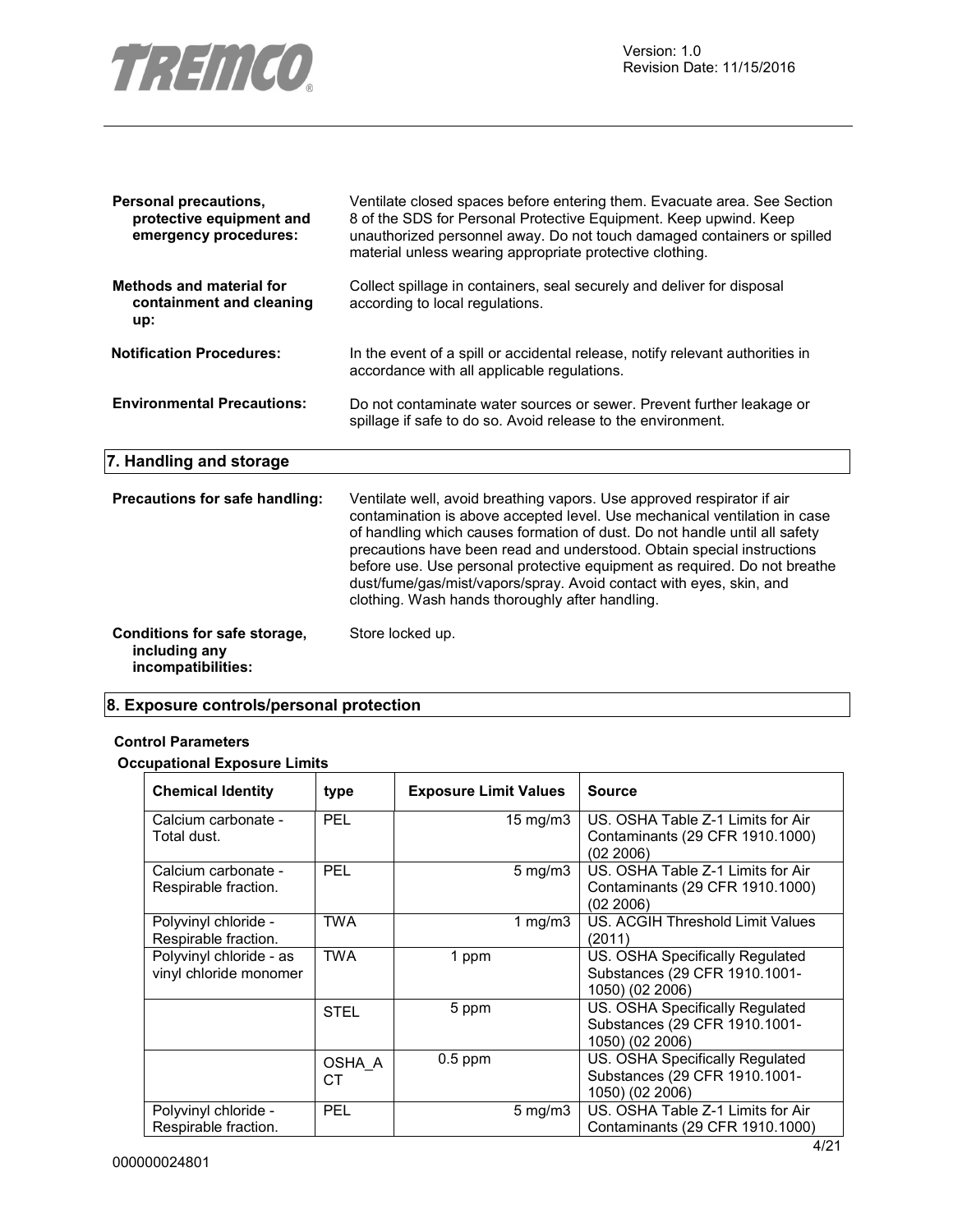

|                      |             |                      |                | (02 2006)                            |
|----------------------|-------------|----------------------|----------------|--------------------------------------|
| Polyvinyl chloride - | PEL         |                      | 15 mg/m3       | US. OSHA Table Z-1 Limits for Air    |
| Total dust.          |             |                      |                | Contaminants (29 CFR 1910.1000)      |
|                      |             |                      |                | (02 2006)                            |
|                      | <b>TWA</b>  |                      | 50 millions    | US. OSHA Table Z-3 (29 CFR           |
|                      |             |                      | of particles   | 1910.1000) (2000)                    |
|                      |             |                      | per cubic      |                                      |
|                      |             |                      | foot of air    |                                      |
| Polyvinyl chloride - | <b>TWA</b>  |                      | 15 millions    | US. OSHA Table Z-3 (29 CFR           |
| Respirable fraction. |             |                      | of particles   | 1910.1000) (2000)                    |
|                      |             |                      | per cubic      |                                      |
|                      |             |                      |                |                                      |
|                      |             |                      | foot of air    |                                      |
| Polyvinyl chloride - | <b>TWA</b>  |                      | 15 mg/m3       | US. OSHA Table Z-3 (29 CFR           |
| Total dust.          |             |                      |                | 1910.1000) (2000)                    |
| Polyvinyl chloride - | <b>TWA</b>  |                      | $5$ mg/m $3$   | US. OSHA Table Z-3 (29 CFR           |
| Respirable fraction. |             |                      |                | 1910.1000) (2000)                    |
| Calcium Carbonate    | PEL         |                      | 15 mg/m3       | US. OSHA Table Z-1 Limits for Air    |
| (Limestone) - Total  |             |                      |                | Contaminants (29 CFR 1910.1000)      |
| dust.                |             |                      |                | (02 2006)                            |
| Calcium Carbonate    | <b>PEL</b>  |                      | $5$ mg/m $3$   | US. OSHA Table Z-1 Limits for Air    |
| (Limestone) -        |             |                      |                | Contaminants (29 CFR 1910.1000)      |
| Respirable fraction. |             |                      |                | (02 2006)                            |
| Xylene               | <b>STEL</b> | 150 ppm              | 655            | US. NIOSH: Pocket Guide to           |
|                      |             |                      | mg/m3          | Chemical Hazards (2010)              |
|                      | <b>REL</b>  | 100 ppm              | 435            | US. NIOSH: Pocket Guide to           |
|                      |             |                      | mg/m3          | Chemical Hazards (2010)              |
|                      |             | 150 ppm              | 655            | US. NIOSH: Pocket Guide to           |
|                      | <b>STEL</b> |                      | mg/m3          | Chemical Hazards (2010)              |
|                      |             | $100$ ppm            | 435            | US. NIOSH: Pocket Guide to           |
|                      | <b>REL</b>  |                      | mg/m3          | Chemical Hazards (2010)              |
|                      |             | 150 ppm              | 655            | US. NIOSH: Pocket Guide to           |
|                      | <b>STEL</b> |                      |                |                                      |
|                      |             |                      | mg/m3          | Chemical Hazards (2010)              |
|                      | <b>REL</b>  | 100 ppm              | 435            | US. NIOSH: Pocket Guide to           |
|                      |             |                      | mg/m3          | Chemical Hazards (2010)              |
|                      | <b>STEL</b> | 150 ppm              | 655            | US. OSHA Table Z-1-A (29 CFR         |
|                      |             |                      | mg/m3          | 1910.1000) (1989)                    |
|                      | <b>TWA</b>  | 100 ppm              | 435            | US. OSHA Table Z-1-A (29 CFR         |
|                      |             |                      | mg/m3          | 1910.1000) (1989)                    |
|                      | <b>TWA</b>  | 100 ppm              | 435            | US. Tennessee. OELs. Occupational    |
|                      |             |                      | mg/m3          | Exposure Limits, Table Z1A (06 2008) |
|                      | <b>STEL</b> | $\overline{1}50$ ppm | 655            | US. Tennessee. OELs. Occupational    |
|                      |             |                      | mg/m3          | Exposure Limits, Table Z1A (06 2008) |
|                      | ST ESL      |                      | $350 \mu g/m3$ | US. Texas. Effects Screening Levels  |
|                      |             |                      |                | (Texas Commission on                 |
|                      |             |                      |                | Environmental Quality) (07 2011)     |
|                      | ST ESL      |                      | 80 ppb         | US. Texas. Effects Screening Levels  |
|                      |             |                      |                | (Texas Commission on                 |
|                      |             |                      |                | Environmental Quality) (07 2011)     |
|                      |             |                      | 42 ppb         | US. Texas. Effects Screening Levels  |
|                      | AN ESL      |                      |                | (Texas Commission on                 |
|                      |             |                      |                | Environmental Quality) (07 2011)     |
|                      |             |                      | 180 µg/m3      | US. Texas. Effects Screening Levels  |
|                      | AN ESL      |                      |                | (Texas Commission on                 |
|                      |             |                      |                |                                      |
|                      |             |                      |                | Environmental Quality) (07 2011)     |
|                      | <b>STEL</b> | 150 ppm              | 655            | US. California Code of Regulations,  |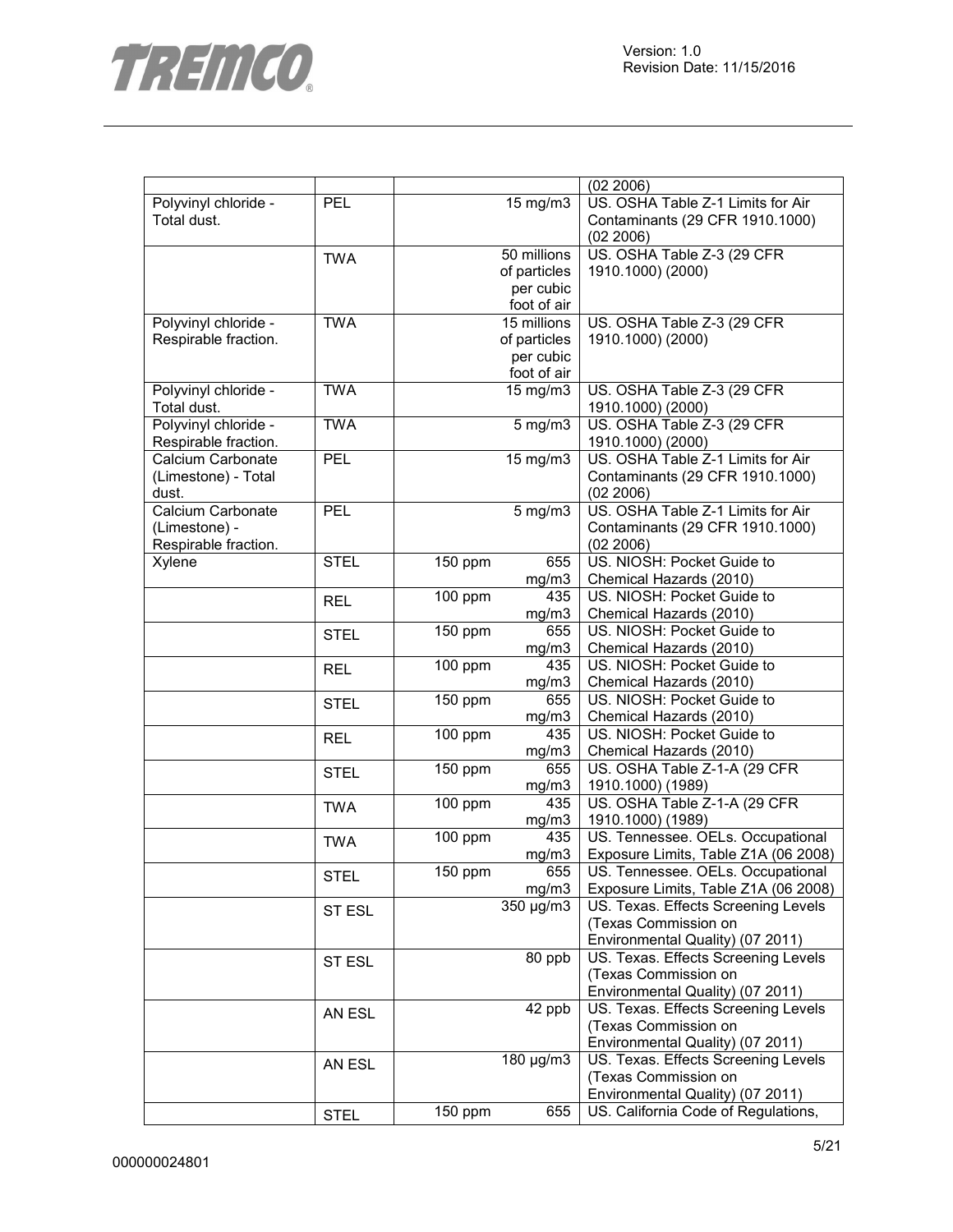

|                            |             |           | mg/m3             | Title 8, Section 5155. Airborne         |
|----------------------------|-------------|-----------|-------------------|-----------------------------------------|
|                            |             |           |                   | Contaminants (08 2010)                  |
|                            | Ceiling     | 300 ppm   |                   | US. California Code of Regulations,     |
|                            |             |           |                   | Title 8, Section 5155. Airborne         |
|                            |             |           |                   | Contaminants (08 2010)                  |
|                            | <b>TWA</b>  | 100 ppm   | 435               | US. California Code of Regulations,     |
|                            | <b>PEL</b>  |           | mg/m3             | Title 8, Section 5155. Airborne         |
|                            |             |           |                   | Contaminants (08 2010)                  |
|                            | <b>TWA</b>  | 100 ppm   |                   | US. ACGIH Threshold Limit Values        |
|                            |             |           |                   | (2011)                                  |
|                            | <b>STEL</b> | 150 ppm   |                   | US. ACGIH Threshold Limit Values        |
|                            |             |           |                   | (2011)                                  |
|                            | <b>PEL</b>  | 100 ppm   | 435               | US. OSHA Table Z-1 Limits for Air       |
|                            |             |           | mg/m3             | Contaminants (29 CFR 1910.1000)         |
|                            |             |           |                   | (02 2006)                               |
| Calcium oxide              | <b>TWA</b>  |           | $2$ mg/m $3$      | US. ACGIH Threshold Limit Values        |
|                            |             |           |                   | (2011)                                  |
|                            | <b>PEL</b>  |           | $5$ mg/m $3$      | US. OSHA Table Z-1 Limits for Air       |
|                            |             |           |                   | Contaminants (29 CFR 1910.1000)         |
|                            |             |           |                   | (02 2006)                               |
| Titanium dioxide           | <b>TWA</b>  |           | 10 mg/m3          | US. ACGIH Threshold Limit Values        |
|                            |             |           |                   | (2011)                                  |
| Titanium dioxide - Total   | <b>PEL</b>  |           | 15 mg/m3          | US. OSHA Table Z-1 Limits for Air       |
| dust.                      |             |           |                   | Contaminants (29 CFR 1910.1000)         |
|                            |             |           |                   | (02 2006)                               |
| Ethylbenzene               | <b>TWA</b>  | 20 ppm    |                   | <b>US. ACGIH Threshold Limit Values</b> |
|                            |             |           |                   | (2011)                                  |
|                            | <b>PEL</b>  | 100 ppm   | 435               | US. OSHA Table Z-1 Limits for Air       |
|                            |             |           | mg/m3             | Contaminants (29 CFR 1910.1000)         |
|                            |             |           |                   | (02 2006)                               |
| Isophorone                 | <b>TWA</b>  | 0.005 ppm |                   | US. ACGIH Threshold Limit Values        |
| Diisocyanate               |             |           |                   | (2011)                                  |
| <b>Hydrotreated heavy</b>  | <b>TWA</b>  |           | $5$ mg/m $3$      | <b>US. ACGIH Threshold Limit Values</b> |
| naphthenic distillate -    |             |           |                   | (03 2014)                               |
| Inhalable fraction.        |             |           |                   |                                         |
| <b>Hydrotreated heavy</b>  | PEL         | 500 ppm   | 2,000             | US. OSHA Table Z-1 Limits for Air       |
| naphthenic distillate      |             |           | mg/m3             | Contaminants (29 CFR 1910.1000)         |
|                            |             |           |                   | (02 2006)                               |
| Hydrotreated heavy         | <b>PEL</b>  |           | $5$ mg/m $3$      | US. OSHA Table Z-1 Limits for Air       |
| naphthenic distillate -    |             |           |                   | Contaminants (29 CFR 1910.1000)         |
| Mist.                      |             |           |                   | (02 2006)                               |
| Stearic acid               | <b>TWA</b>  |           | $10 \text{ mg/m}$ | US. ACGIH Threshold Limit Values        |
|                            |             |           |                   | (2011)                                  |
| Dibutyl tin dilaurate - as | <b>STEL</b> |           | $0.2$ mg/m $3$    | US. ACGIH Threshold Limit Values        |
| Sn                         |             |           |                   | (2011)                                  |
|                            | <b>TWA</b>  |           | $0.1$ mg/m $3$    | US. ACGIH Threshold Limit Values        |
|                            |             |           |                   | (2011)                                  |
|                            | <b>PEL</b>  |           | $0.1$ mg/m $3$    | US. OSHA Table Z-1 Limits for Air       |
|                            |             |           |                   | Contaminants (29 CFR 1910.1000)         |
|                            |             |           |                   | (02 2006)                               |
|                            |             |           |                   |                                         |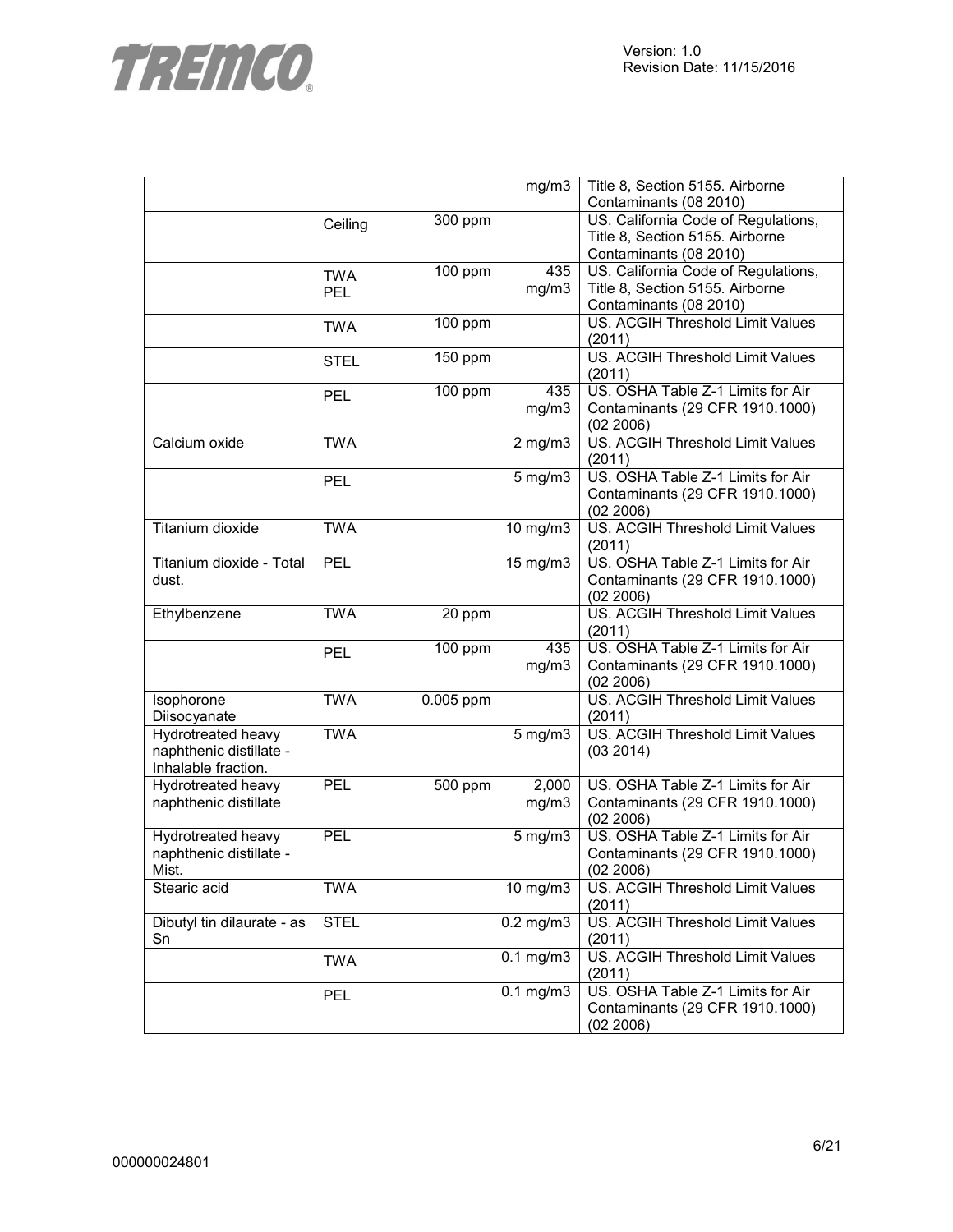



| <b>Chemical name</b>                              | type        | <b>Exposure Limit Values</b> | <b>Source</b>                                                                                                                                                             |
|---------------------------------------------------|-------------|------------------------------|---------------------------------------------------------------------------------------------------------------------------------------------------------------------------|
| Calcium carbonate -<br>Total dust.                | <b>STEL</b> | 20 mg/m3                     | Canada. British Columbia OELs.<br>(Occupational Exposure Limits for<br>Chemical Substances, Occupational<br>Health and Safety Regulation 296/97,<br>as amended) (07 2007) |
| Calcium carbonate -<br>Respirable fraction.       | <b>TWA</b>  | $3$ mg/m $3$                 | Canada. British Columbia OELs.<br>(Occupational Exposure Limits for<br>Chemical Substances, Occupational<br>Health and Safety Regulation 296/97,<br>as amended) (07 2007) |
| Calcium carbonate -<br>Total dust.                | <b>TWA</b>  | 10 mg/m3                     | Canada. British Columbia OELs.<br>(Occupational Exposure Limits for<br>Chemical Substances, Occupational<br>Health and Safety Regulation 296/97,<br>as amended) (07 2007) |
| Calcium carbonate -<br>Total dust.                | <b>TWA</b>  | 10 mg/m3                     | Canada. Quebec OELs. (Ministry of<br>Labor - Regulation Respecting the<br>Quality of the Work Environment) (12<br>2008)                                                   |
| Polyvinyl chloride -<br>Respirable.               | <b>TWA</b>  | 1 $mg/m3$                    | Canada. British Columbia OELs.<br>(Occupational Exposure Limits for<br>Chemical Substances, Occupational<br>Health and Safety Regulation 296/97,<br>as amended) (07 2007) |
| Polyvinyl chloride -<br>Respirable fraction.      | <b>TWA</b>  | 1 $mg/m3$                    | Canada. Ontario OELs. (Control of<br>Exposure to Biological or Chemical<br>Agents) (11 2010)                                                                              |
| Polyvinyl chloride -<br>Total dust.               | <b>TWA</b>  | 10 mg/m3                     | Canada. Quebec OELs. (Ministry of<br>Labor - Regulation Respecting the<br>Quality of the Work Environment) (12<br>2008)                                                   |
| Calcium Carbonate<br>(Limestone) - Total<br>dust. | <b>STEL</b> | 20 mg/m3                     | Canada. British Columbia OELs.<br>(Occupational Exposure Limits for<br>Chemical Substances, Occupational<br>Health and Safety Regulation 296/97,<br>as amended) (07 2007) |
|                                                   | <b>TWA</b>  | 10 mg/m3                     | Canada. British Columbia OELs.<br>(Occupational Exposure Limits for<br>Chemical Substances, Occupational<br>Health and Safety Regulation 296/97,<br>as amended) (07 2007) |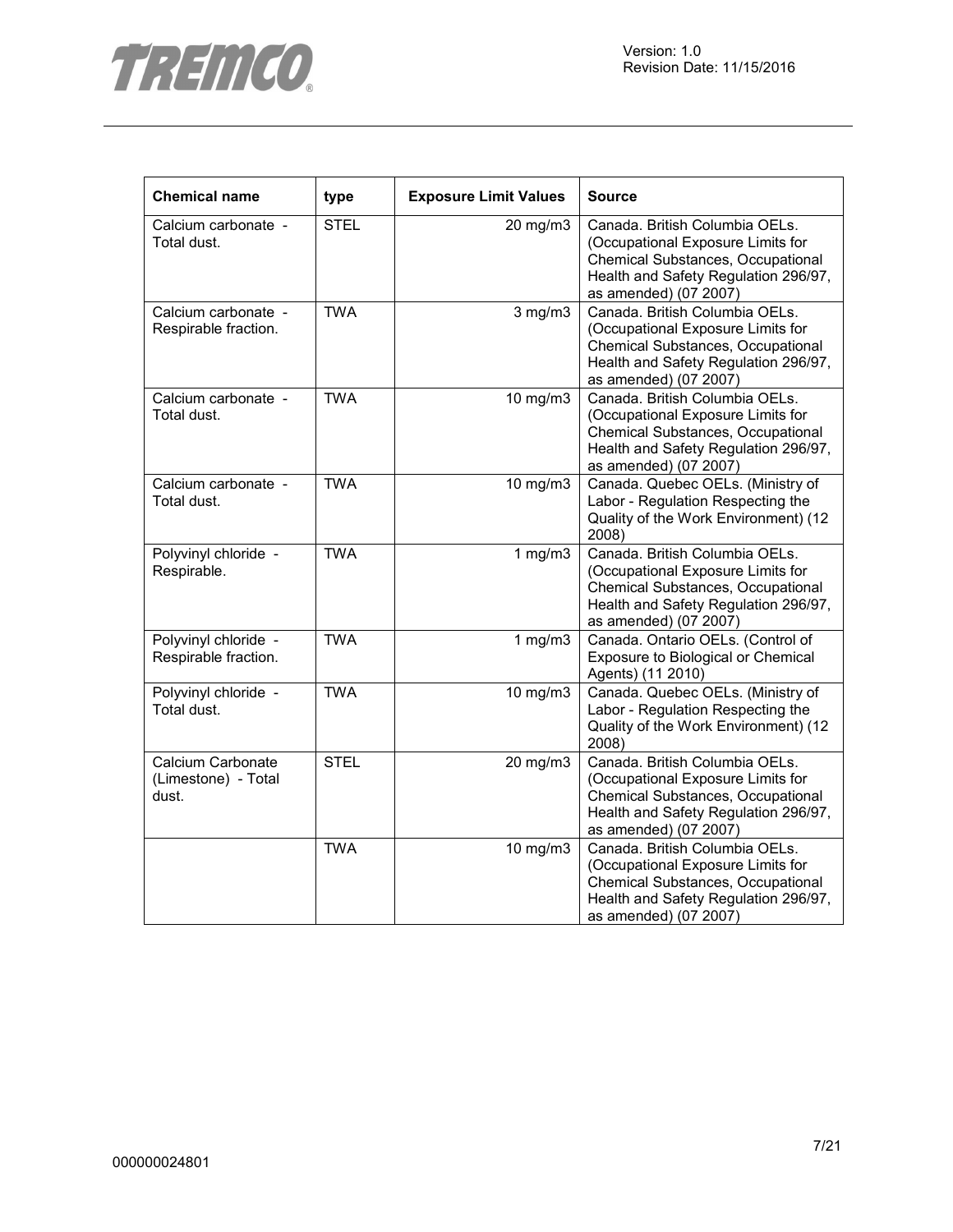

| Calcium Carbonate<br>(Limestone) -<br>Respirable fraction. | <b>TWA</b>  |         | $3$ mg/m $3$ | Canada. British Columbia OELs.<br>(Occupational Exposure Limits for<br>Chemical Substances, Occupational<br>Health and Safety Regulation 296/97,<br>as amended) (07 2007) |
|------------------------------------------------------------|-------------|---------|--------------|---------------------------------------------------------------------------------------------------------------------------------------------------------------------------|
| Calcium Carbonate<br>(Limestone) - Total<br>dust.          | <b>TWA</b>  |         | 10 mg/m3     | Canada. Quebec OELs. (Ministry of<br>Labor - Regulation Respecting the<br>Quality of the Work Environment) (12<br>2008)                                                   |
| Xylene                                                     | <b>TWA</b>  | 100 ppm | 434<br>mg/m3 | Canada. Alberta OELs (Occupational<br>Health & Safety Code, Schedule 1,<br>Table 2) (07 2009)                                                                             |
|                                                            | <b>STEL</b> | 150 ppm | 651<br>mg/m3 | Canada. Alberta OELs (Occupational<br>Health & Safety Code, Schedule 1,<br>Table 2) (07 2009)                                                                             |
| Xylene                                                     | <b>TWA</b>  | 100 ppm |              | Canada. British Columbia OELs.<br>(Occupational Exposure Limits for<br>Chemical Substances, Occupational<br>Health and Safety Regulation 296/97,<br>as amended) (07 2007) |
|                                                            | <b>STEL</b> | 150 ppm |              | Canada. British Columbia OELs.<br>(Occupational Exposure Limits for<br>Chemical Substances, Occupational<br>Health and Safety Regulation 296/97,<br>as amended) (07 2007) |
| Xylene                                                     | <b>TWA</b>  | 100 ppm |              | Canada. Ontario OELs. (Control of<br>Exposure to Biological or Chemical<br>Agents) (11 2010)                                                                              |
|                                                            | <b>STEL</b> | 150 ppm |              | Canada. Ontario OELs. (Control of<br>Exposure to Biological or Chemical<br>Agents) (11 2010)                                                                              |
| Xylene                                                     | <b>TWA</b>  | 100 ppm | 434<br>mg/m3 | Canada. Quebec OELs. (Ministry of<br>Labor - Regulation Respecting the<br>Quality of the Work Environment) (12<br>2008)                                                   |
|                                                            | <b>STEL</b> | 150 ppm | 651<br>mg/m3 | Canada. Quebec OELs. (Ministry of<br>Labor - Regulation Respecting the<br>Quality of the Work Environment) (12<br>2008)                                                   |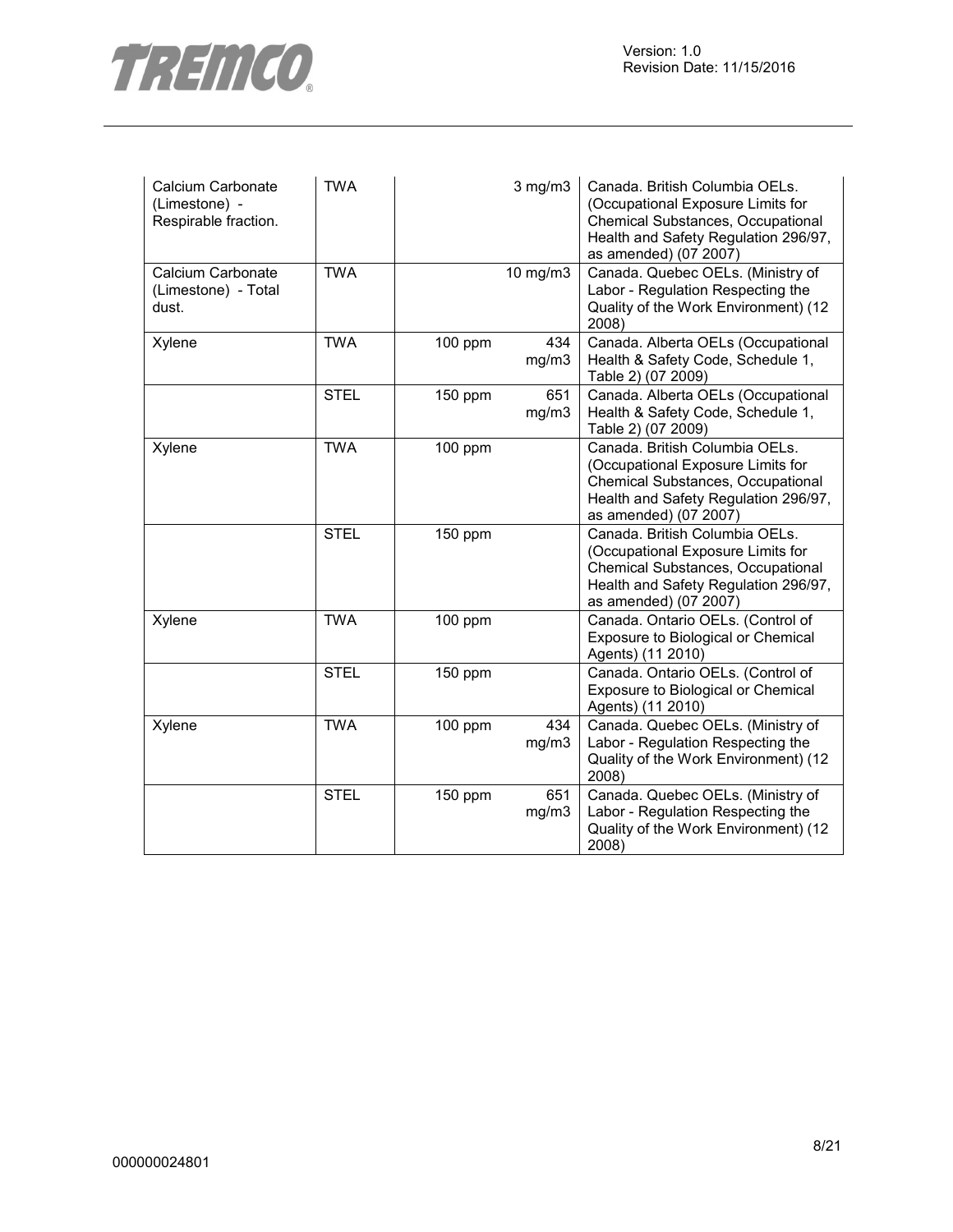

| Calcium oxide                              | <b>TWA</b>     |            | $2$ mg/m $3$ | Canada. British Columbia OELs.<br>(Occupational Exposure Limits for<br>Chemical Substances, Occupational<br>Health and Safety Regulation 296/97,<br>as amended) (07 2007) |
|--------------------------------------------|----------------|------------|--------------|---------------------------------------------------------------------------------------------------------------------------------------------------------------------------|
| Calcium oxide                              | <b>TWA</b>     |            | $2$ mg/m $3$ | Canada. Ontario OELs. (Control of<br>Exposure to Biological or Chemical<br>Agents) (11 2010)                                                                              |
| Calcium oxide                              | <b>TWA</b>     |            | $2$ mg/m $3$ | Canada. Quebec OELs. (Ministry of<br>Labor - Regulation Respecting the<br>Quality of the Work Environment) (12<br>2008)                                                   |
| Titanium dioxide -<br>Total dust.          | <b>TWA</b>     |            | 10 mg/m3     | Canada. British Columbia OELs.<br>(Occupational Exposure Limits for<br>Chemical Substances, Occupational<br>Health and Safety Regulation 296/97,<br>as amended) (07 2007) |
| Titanium dioxide -<br>Respirable fraction. | <b>TWA</b>     |            | $3$ mg/m $3$ | Canada. British Columbia OELs.<br>(Occupational Exposure Limits for<br>Chemical Substances, Occupational<br>Health and Safety Regulation 296/97,<br>as amended) (07 2007) |
| Titanium dioxide                           | <b>TWA</b>     |            | 10 mg/m3     | Canada. Ontario OELs. (Control of<br>Exposure to Biological or Chemical<br>Agents) (11 2010)                                                                              |
| Titanium dioxide -<br>Total dust.          | <b>TWA</b>     |            | 10 mg/m3     | Canada. Quebec OELs. (Ministry of<br>Labor - Regulation Respecting the<br>Quality of the Work Environment) (12<br>2008)                                                   |
| Ethylbenzene                               | <b>TWA</b>     | 20 ppm     |              | Canada. British Columbia OELs.<br>(Occupational Exposure Limits for<br>Chemical Substances, Occupational<br>Health and Safety Regulation 296/97,<br>as amended) (09 2011) |
| Ethylbenzene                               | <b>TWA</b>     | 20 ppm     |              | Canada. Ontario OELs. (Control of<br>Exposure to Biological or Chemical<br>Agents) (06 2015)                                                                              |
| Ethylbenzene                               | <b>TWA</b>     | 100 ppm    | 434<br>mg/m3 | Canada. Quebec OELs. (Ministry of<br>Labor - Regulation Respecting the<br>Quality of the Work Environment) (12<br>2008)                                                   |
|                                            | <b>STEL</b>    | $125$ ppm  | 543<br>mg/m3 | Canada. Quebec OELs. (Ministry of<br>Labor - Regulation Respecting the<br>Quality of the Work Environment) (12<br>2008)                                                   |
| Isophorone<br>Diisocyanate                 | <b>TWA</b>     | 0.005 ppm  |              | Canada. British Columbia OELs.<br>(Occupational Exposure Limits for<br>Chemical Substances, Occupational<br>Health and Safety Regulation 296/97,<br>as amended) (07 2007) |
|                                            | <b>CEILING</b> | $0.01$ ppm |              | Canada. British Columbia OELs.<br>(Occupational Exposure Limits for<br>Chemical Substances, Occupational<br>Health and Safety Regulation 296/97,<br>as amended) (07 2007) |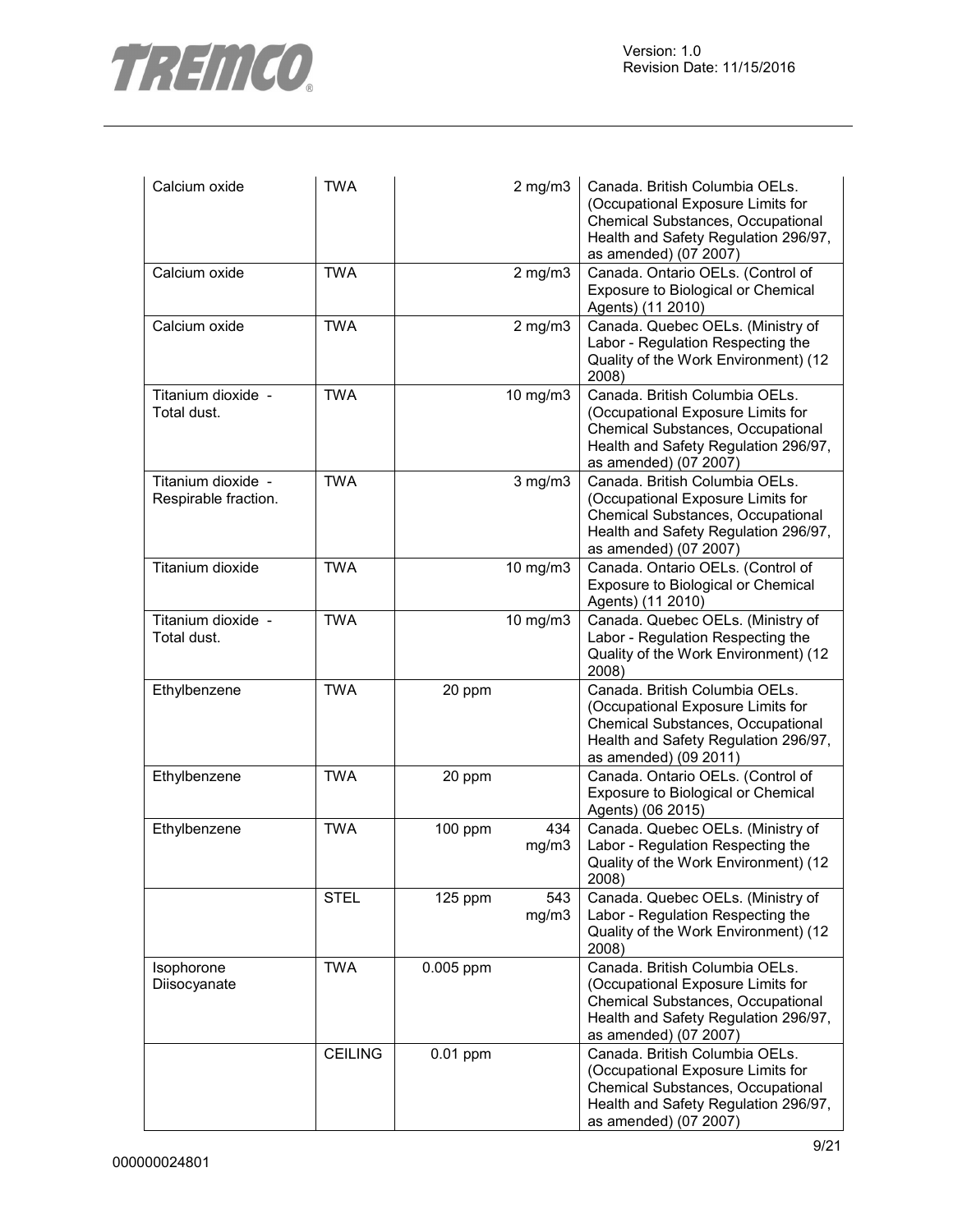

| Isophorone<br>Diisocyanate                             | <b>TWA</b>  | 0.005 ppm  |                | Canada. Ontario OELs. (Control of<br>Exposure to Biological or Chemical<br>Agents) (11 2010)                                                                                     |
|--------------------------------------------------------|-------------|------------|----------------|----------------------------------------------------------------------------------------------------------------------------------------------------------------------------------|
|                                                        | <b>CEV</b>  | $0.02$ ppm |                | Canada. Ontario OELs. (Control of<br>Exposure to Biological or Chemical<br>Agents) (11 2010)                                                                                     |
| Isophorone<br>Diisocyanate                             | <b>TWA</b>  | 0.005 ppm  | 0.045<br>mg/m3 | Canada. Quebec OELs. (Ministry of<br>Labor - Regulation Respecting the<br>Quality of the Work Environment) (12<br>2008)                                                          |
| Hydrotreated heavy<br>naphthenic distillate -<br>Mist. | <b>TWA</b>  |            | $0.2$ mg/m $3$ | Canada. British Columbia OELs.<br>(Occupational Exposure Limits for<br><b>Chemical Substances, Occupational</b><br>Health and Safety Regulation 296/97,<br>as amended) (05 2013) |
|                                                        | <b>TWA</b>  |            | 1 $mg/m3$      | Canada. British Columbia OELs.<br>(Occupational Exposure Limits for<br>Chemical Substances, Occupational<br>Health and Safety Regulation 296/97,<br>as amended) (05 2013)        |
| Hydrotreated heavy<br>naphthenic distillate -<br>Mist. | <b>TWA</b>  |            | $5$ mg/m $3$   | Canada. Ontario OELs. (Control of<br>Exposure to Biological or Chemical<br>Agents) (11 2010)                                                                                     |
|                                                        | <b>STEL</b> |            | 10 mg/m3       | Canada. Ontario OELs. (Control of<br>Exposure to Biological or Chemical<br>Agents) (11 2010)                                                                                     |
| Hydrotreated heavy<br>naphthenic distillate -<br>Mist. | <b>TWA</b>  |            | $5$ mg/m $3$   | Canada. Quebec OELs. (Ministry of<br>Labor - Regulation Respecting the<br>Quality of the Work Environment) (12<br>2008)                                                          |
|                                                        | <b>STEL</b> |            | 10 mg/m3       | Canada. Quebec OELs. (Ministry of<br>Labor - Regulation Respecting the<br>Quality of the Work Environment) (12<br>2008)                                                          |

#### **Biological Limit Values**

| <b>Chemical Identity</b>                                                                               | <b>Exposure Limit Values</b>   | <b>Source</b>       |
|--------------------------------------------------------------------------------------------------------|--------------------------------|---------------------|
| Xylene (Methylhippuric<br>acids: Sampling time:<br>End of shift.)                                      | 1.5 g/g (Creatinine in urine)  | ACGIH BEI (03 2013) |
| Ethylbenzene (Sum of<br>mandelic acid and<br>phenylglyoxylic acid:<br>Sampling time: End of<br>shift.) | 0.15 g/g (Creatinine in urine) | ACGIH BEI (02 2014) |

#### **Appropriate Engineering Controls**

Mechanical ventilation or local exhaust ventilation may be required. Observe good industrial hygiene practices. Observe occupational exposure limits and minimize the risk of inhalation of dust.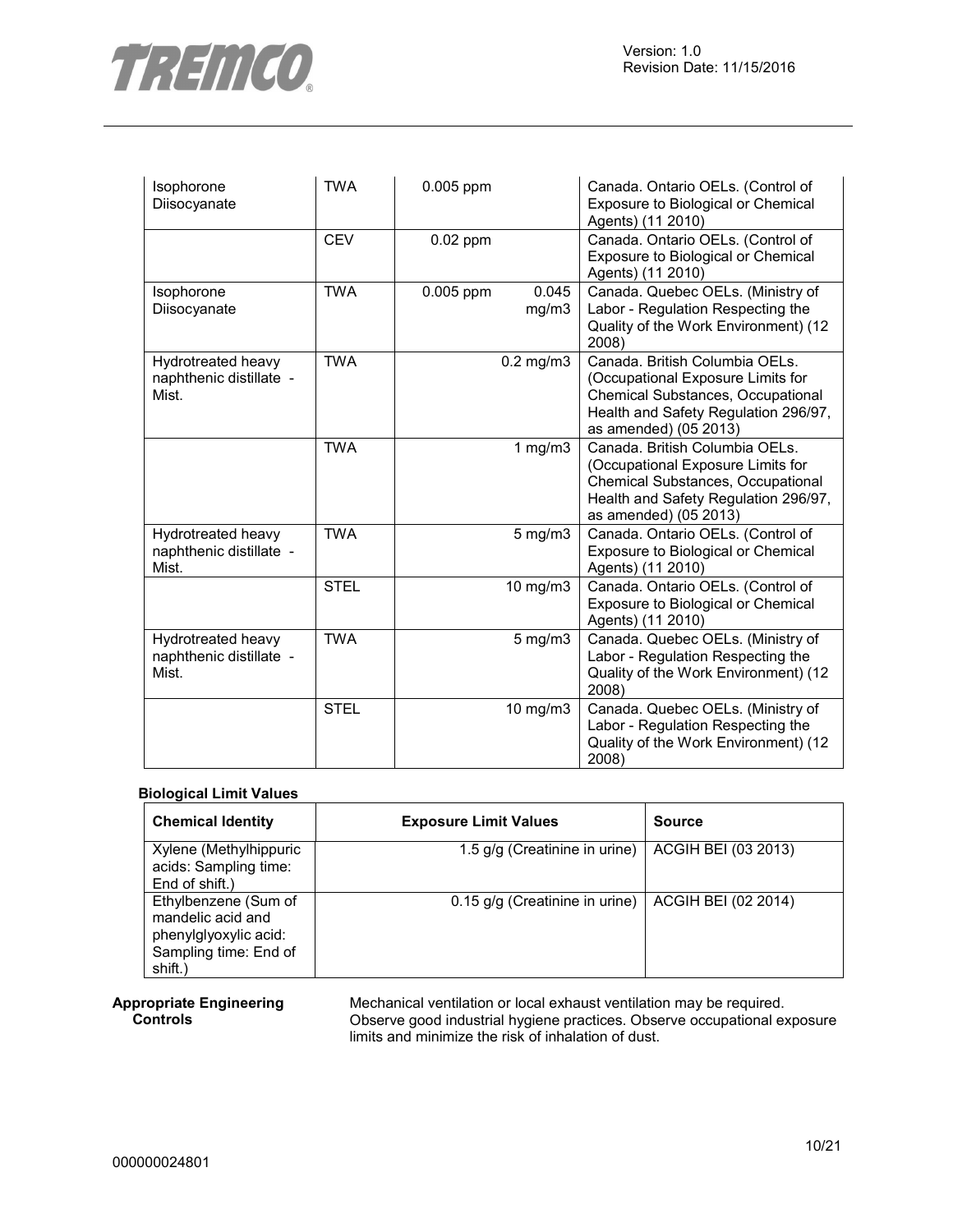

#### **Individual protection measures, such as personal protective equipment**

| <b>General information:</b>                       | Good general ventilation (typically 10 air changes per hour) should be used.<br>Ventilation rates should be matched to conditions. Supplementary local<br>exhaust ventilation, closed systems, or respiratory and eye protection may<br>be needed in special circumstances, such as poorly ventilated spaces,<br>heating, evaporation of liquids from large surfaces, spraying of mists,<br>mechanical generation of dusts, drying of solids, etc.                                        |
|---------------------------------------------------|-------------------------------------------------------------------------------------------------------------------------------------------------------------------------------------------------------------------------------------------------------------------------------------------------------------------------------------------------------------------------------------------------------------------------------------------------------------------------------------------|
| <b>Eye/face protection:</b>                       | Wear safety glasses with side shields (or goggles).                                                                                                                                                                                                                                                                                                                                                                                                                                       |
| <b>Skin Protection</b><br><b>Hand Protection:</b> | Use suitable protective gloves if risk of skin contact.                                                                                                                                                                                                                                                                                                                                                                                                                                   |
| Other:                                            | Wear suitable protective clothing. Wear chemical-resistant gloves,<br>footwear, and protective clothing appropriate for the risk of exposure.<br>Contact health and safety professional or manufacturer for specific<br>information.                                                                                                                                                                                                                                                      |
| <b>Respiratory Protection:</b>                    | If engineering controls do not maintain airborne concentrations below<br>recommended exposure limits (where applicable) or to an acceptable level<br>(in countries where exposure limits have not been established), an<br>approved respirator must be worn. Air-purifying respirator with an<br>appropriate, government approved (where applicable), air-purifying filter,<br>cartridge or canister. Contact health and safety professional or<br>manufacturer for specific information. |
| Hygiene measures:                                 | Observe good industrial hygiene practices. Wash hands before breaks and<br>immediately after handling the product. Contaminated work clothing should<br>not be allowed out of the workplace. Avoid contact with skin.                                                                                                                                                                                                                                                                     |

# **9. Physical and chemical properties**

| Appearance                                            |                             |
|-------------------------------------------------------|-----------------------------|
| <b>Physical state:</b>                                | solid                       |
| Form:                                                 | Paste                       |
| Color:                                                | Gray                        |
| Odor:                                                 | Mild                        |
| Odor threshold:                                       | No data available.          |
| pH:                                                   | No data available.          |
| Melting point/freezing point:                         | No data available.          |
| Initial boiling point and boiling range:              | No data available.          |
| <b>Flash Point:</b>                                   | No data available.          |
| <b>Evaporation rate:</b>                              | Slower than n-Butyl Acetate |
| Flammability (solid, gas):                            | No.                         |
| Upper/lower limit on flammability or explosive limits |                             |
| Flammability limit - upper (%):                       | No data available.          |
| Flammability limit - lower (%):                       | No data available.          |
| Explosive limit - upper (%):                          | No data available.          |
| Explosive limit - lower (%):                          | No data available.          |
| Vapor pressure:                                       | No data available.          |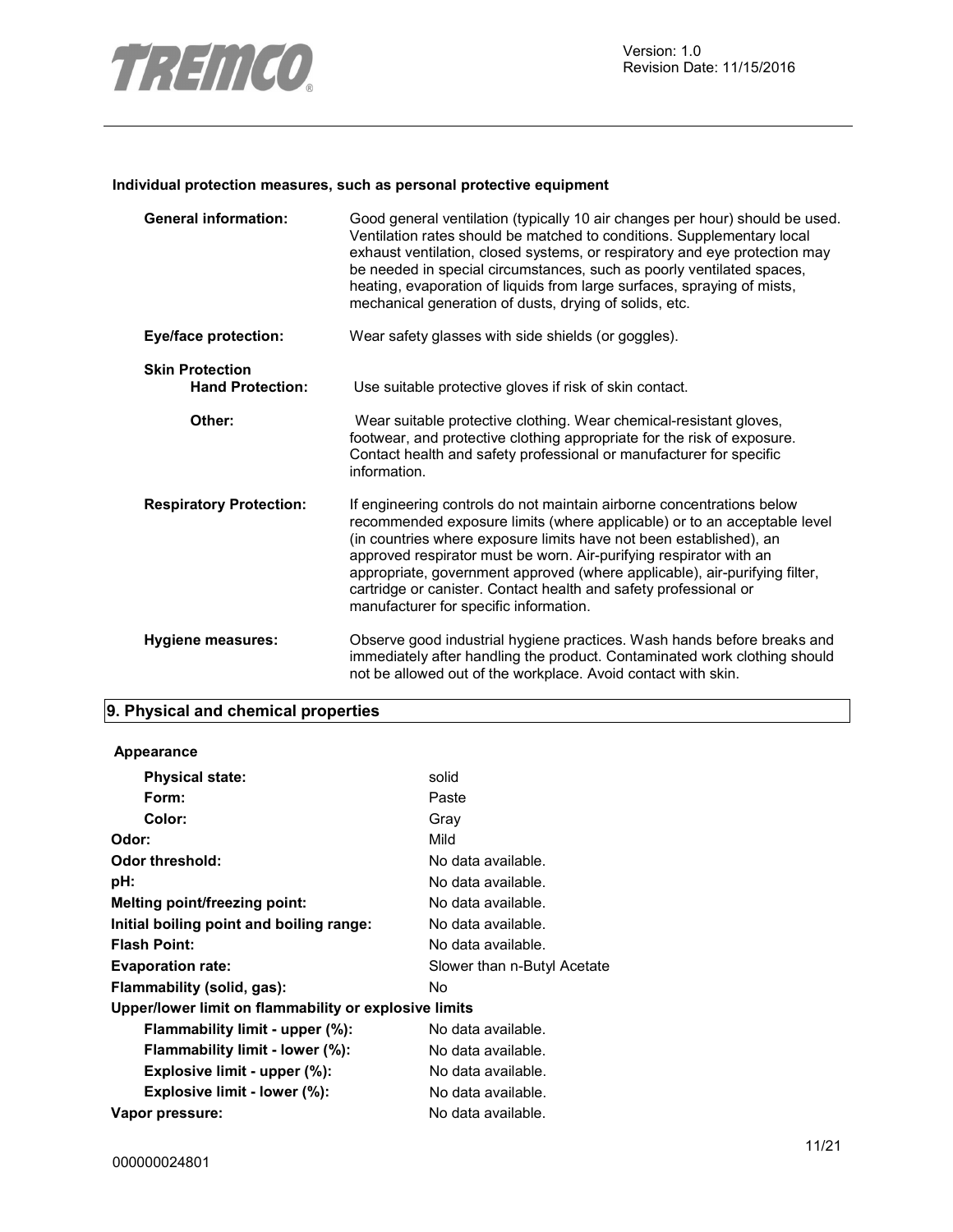

| Vapor density:                           | Vapors are heavier than air and may travel along the floor and<br>in the bottom of containers. |  |  |
|------------------------------------------|------------------------------------------------------------------------------------------------|--|--|
| <b>Relative density:</b>                 | 1.33                                                                                           |  |  |
| Solubility(ies)                          |                                                                                                |  |  |
| Solubility in water:                     | Insoluble in water                                                                             |  |  |
| Solubility (other):                      | No data available.                                                                             |  |  |
| Partition coefficient (n-octanol/water): | No data available.                                                                             |  |  |
| Auto-ignition temperature:               | No data available.                                                                             |  |  |
| Decomposition temperature:               | No data available.                                                                             |  |  |
| <b>Viscosity:</b>                        | No data available.                                                                             |  |  |
| 10. Stability and reactivity             |                                                                                                |  |  |
| <b>Reactivity:</b>                       | No data available.                                                                             |  |  |

| <b>Chemical Stability:</b>                         | Material is stable under normal conditions.                                                                                                        |
|----------------------------------------------------|----------------------------------------------------------------------------------------------------------------------------------------------------|
| <b>Possibility of hazardous</b><br>reactions:      | No data available.                                                                                                                                 |
| Conditions to avoid:                               | Avoid heat or contamination.                                                                                                                       |
| Incompatible Materials:                            | Alcohols. Amines. Strong acids. Avoid contact with oxidizing agents (e.g.<br>nitric acid, peroxides and chromates). Strong bases. Water, moisture. |
| <b>Hazardous Decomposition</b><br><b>Products:</b> | Thermal decomposition or combustion may liberate carbon oxides and<br>other toxic gases or vapors.                                                 |

# **11. Toxicological information**

#### **Information on likely routes of exposure**

| Ingestion:           | May be ingested by accident. Ingestion may cause irritation and malaise.                                  |
|----------------------|-----------------------------------------------------------------------------------------------------------|
| Inhalation:          | In high concentrations, vapors, fumes or mists may irritate nose, throat and<br>mucus membranes.          |
| <b>Skin Contact:</b> | May be harmful in contact with skin. Causes mild skin irritation. May cause<br>an allergic skin reaction. |
| Eye contact:         | Eye contact is possible and should be avoided.                                                            |

#### **Information on toxicological effects**

|  |  |  |  | Acute toxicity (list all possible routes of exposure) |  |
|--|--|--|--|-------------------------------------------------------|--|
|--|--|--|--|-------------------------------------------------------|--|

| Oral<br>Product:   | ATEmix: 108,494.04 mg/kg |
|--------------------|--------------------------|
| Dermal<br>Product: | ATEmix: 4,956.97 mg/kg   |
| Inhalation         |                          |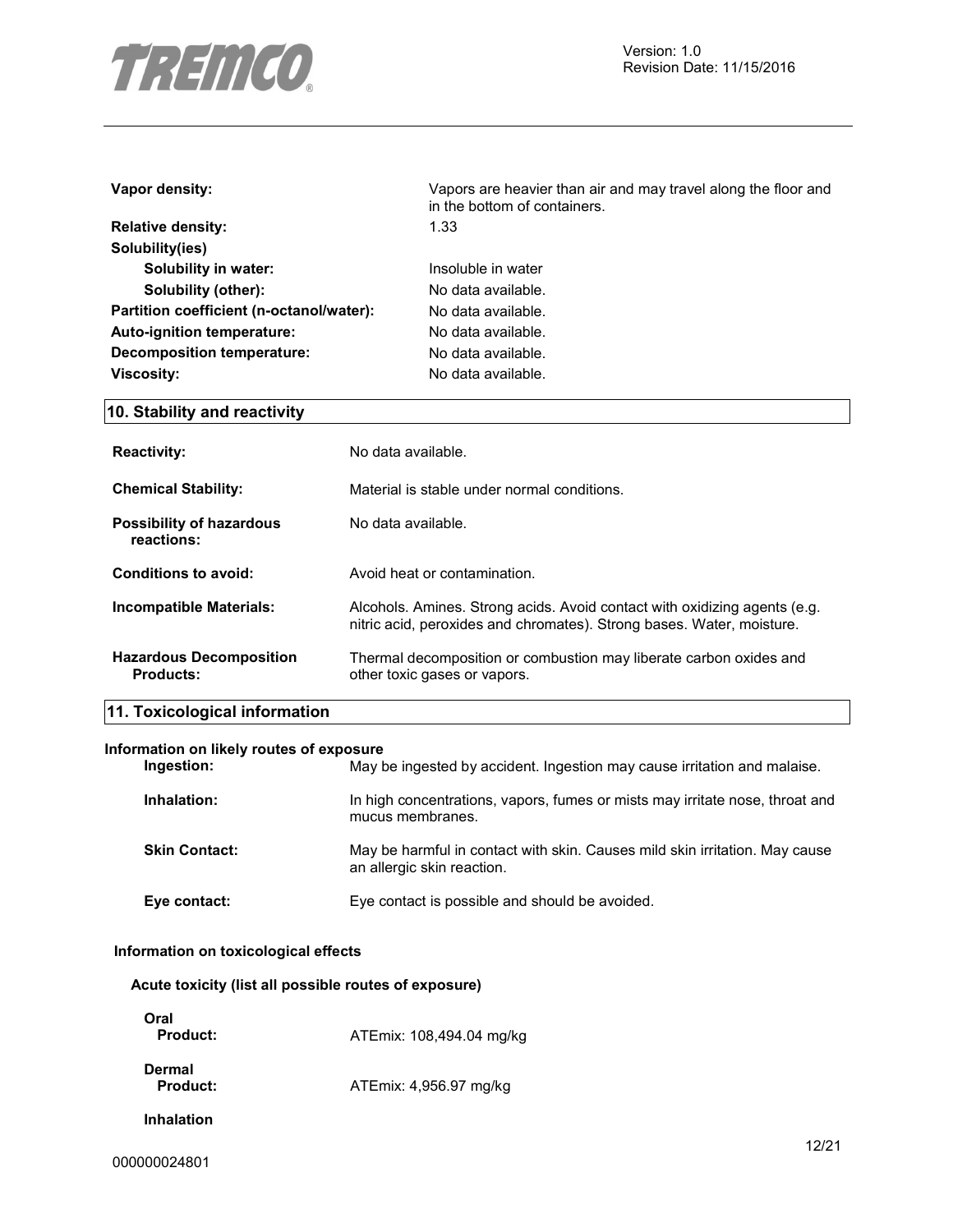

| <b>Product:</b>                              | No data available.                                                                                       |
|----------------------------------------------|----------------------------------------------------------------------------------------------------------|
| <b>Repeated dose toxicity</b><br>Product:    | No data available.                                                                                       |
| <b>Skin Corrosion/Irritation</b><br>Product: | No data available.                                                                                       |
| Specified substance(s):<br>Calcium carbonate | in vivo (Rabbit): Experimental result, Key study                                                         |
| Xylene                                       | in vivo (Rabbit): Experimental result, Weight of Evidence study                                          |
| Calcium oxide                                | in vivo (Rabbit): Read-across from supporting substance (structural<br>analogue or surrogate), Key study |
| Titanium dioxide                             | in vivo (Rabbit): Experimental result, Supporting study                                                  |
| Hydrotreated heavy<br>naphthenic distillate  | in vivo (Rabbit): Experimental result, Key study                                                         |
| Stearic acid                                 | in vivo (Rabbit): Experimental result, Key study                                                         |
| Dibutyl tin dilaurate                        | In vitro (Human, in vitro reconstituted epidermis model): Experimental result,<br>Supporting study       |

#### **Serious Eye Damage/Eye Irritation**

**Product:** No data available.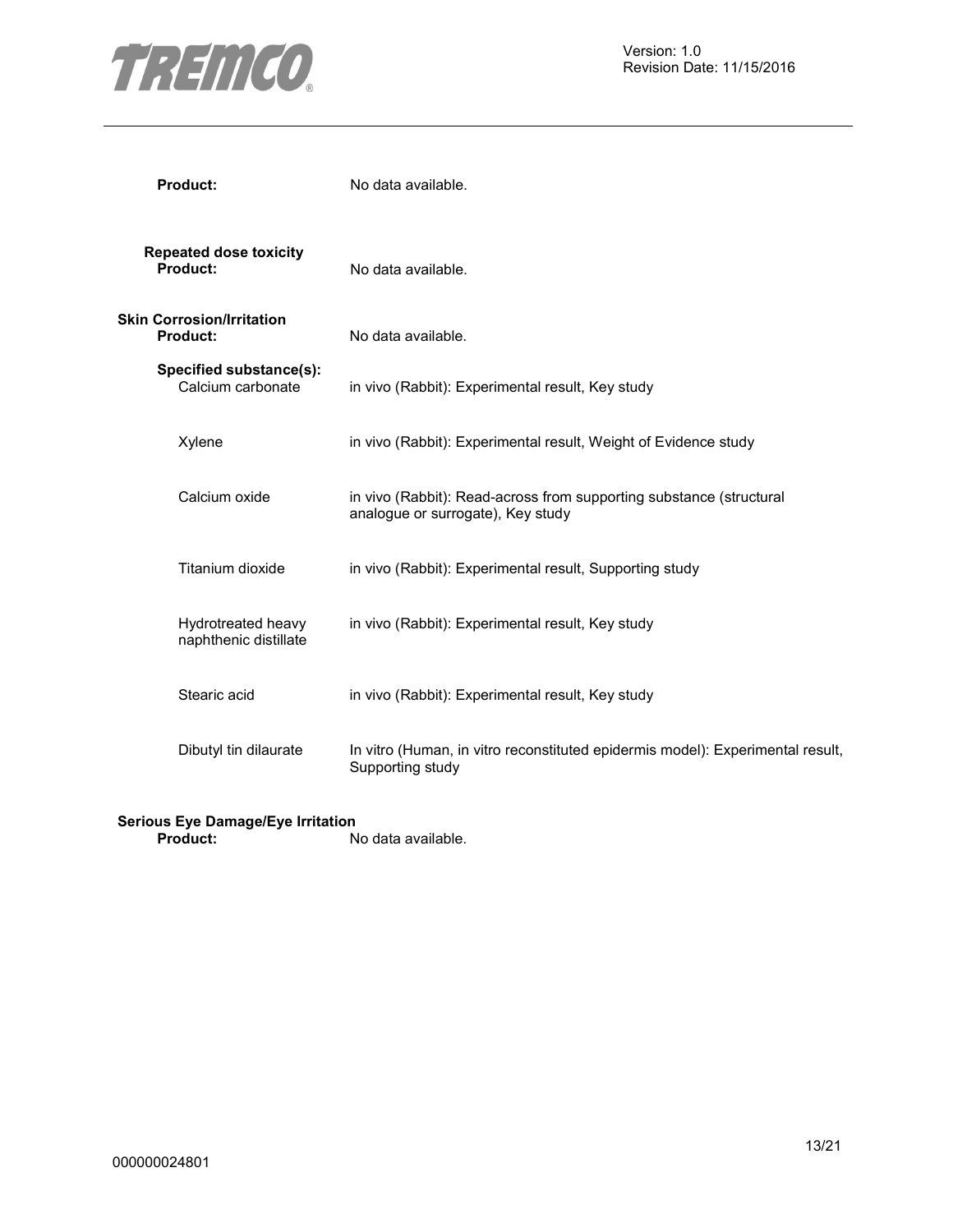

#### **Specified substance(s):**

| Jecilied SubStance(S).<br>Calcium carbonate | in vivo (Rabbit, 24 - 72 hrs): Not irritating   |
|---------------------------------------------|-------------------------------------------------|
| Xylene                                      | in vivo (Rabbit, 24 hrs): Moderately irritating |
| Calcium oxide                               | in vivo (Rabbit, 24 hrs): Category 1            |
| Titanium dioxide                            | in vivo (Rabbit, 24 hrs): Not irritating        |
| Ethylbenzene                                | in vivo (Rabbit, 7 d): Slightly irritating      |
| Isophorone<br>Diisocyanate                  | in vivo (Rabbit, 24 - 72 hrs): Category 1       |
| Hydrotreated heavy<br>naphthenic distillate | in vivo (Rabbit, 24 hrs): Not irritating        |
| Stearic acid                                | in vivo (Rabbit, 27 - 72 hrs): Not irritating   |
| Dibutyl tin dilaurate                       | in vivo (Rabbit, 24 hrs): Highly irritating     |

# **Respiratory or Skin Sensitization**

May cause allergy or asthma symptoms or breathing difficulties if inhaled. May cause sensitization by inhalation.

# **Carcinogenicity**

No data available.

#### **IARC Monographs on the Evaluation of Carcinogenic Risks to Humans:**

| Titanium dioxide                            | Overall evaluation: Possibly carcinogenic to humans.                                                                 |
|---------------------------------------------|----------------------------------------------------------------------------------------------------------------------|
| Ethylbenzene                                | Overall evaluation: Possibly carcinogenic to humans.                                                                 |
| Hydrotreated heavy<br>naphthenic distillate | Overall evaluation: Not classifiable as to carcinogenicity to humans. Overall<br>evaluation: Carcinogenic to humans. |

### **US. National Toxicology Program (NTP) Report on Carcinogens:**

Hydrotreated heavy Known To Be Human Carcinogen. naphthenic distillate

### **US. OSHA Specifically Regulated Substances (29 CFR 1910.1001-1050):**

Polyvinyl chloride

Cancer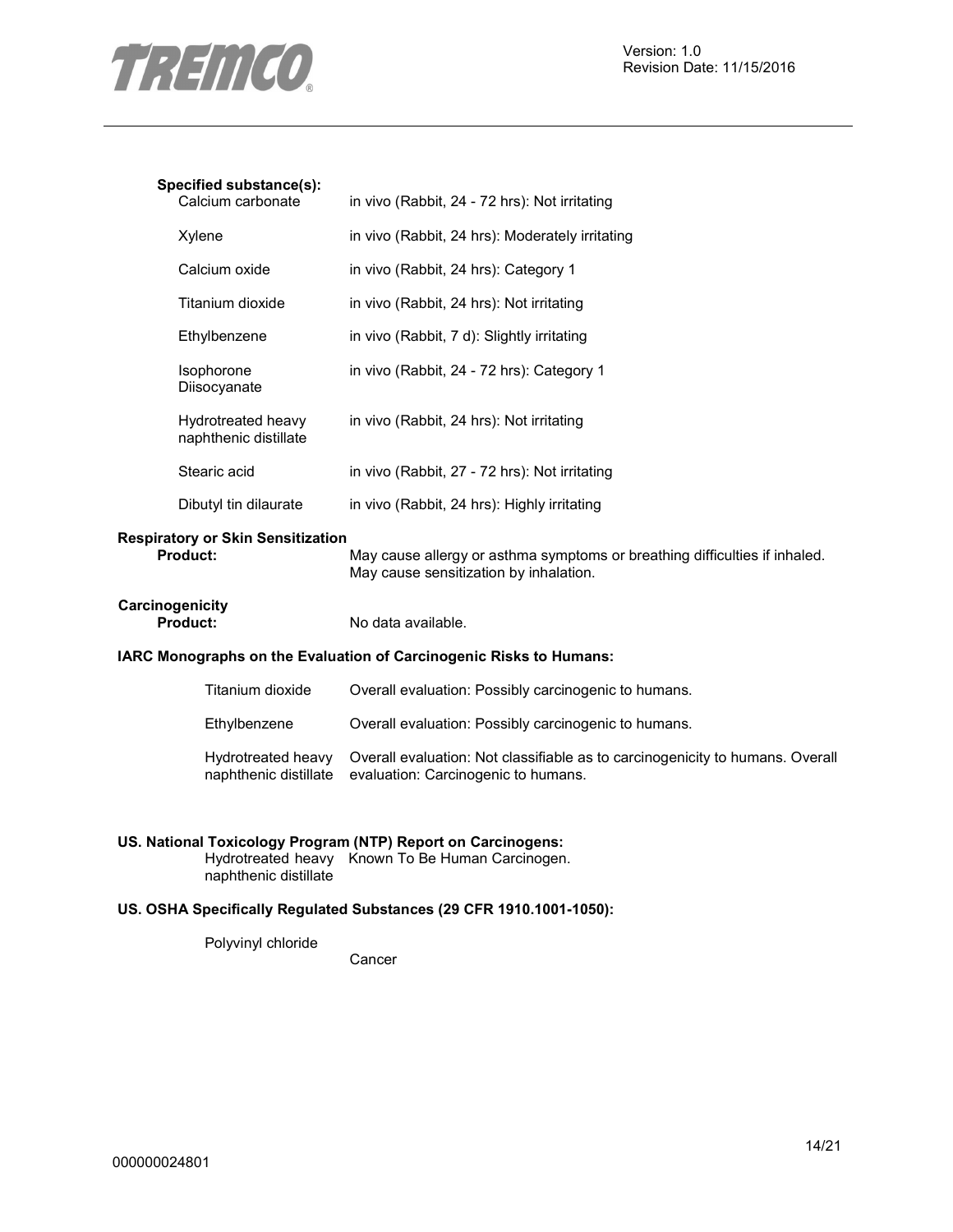

#### **Germ Cell Mutagenicity**

| In vitro<br>Product:                                                  | No data available. |
|-----------------------------------------------------------------------|--------------------|
| In vivo<br>Product:                                                   | No data available. |
| <b>Reproductive toxicity</b><br>Product:                              | No data available. |
| <b>Specific Target Organ Toxicity - Single Exposure</b><br>Product:   | No data available. |
| <b>Specific Target Organ Toxicity - Repeated Exposure</b><br>Product: | No data available. |
| <b>Aspiration Hazard</b><br>Product:                                  | No data available. |
| Other effects:                                                        | No data available. |

# **12. Ecological information**

# **Ecotoxicity:**

#### **Acute hazards to the aquatic environment:**

| Fish<br><b>Product:</b>                         | No data available.                                                             |
|-------------------------------------------------|--------------------------------------------------------------------------------|
| Specified substance(s):<br>Xylene               | LC 50 (Fathead minnow (Pimephales promelas), 96 h): 13.41 mg/l Mortality       |
| Diisodecyl phthalate                            | LC 50 (Fathead minnow (Pimephales promelas), 96 h): > 0.47 mg/l Mortality      |
| Ethylbenzene                                    | LC 50 (Fathead minnow (Pimephales promelas), 96 h): 7.5 - 11 mg/l<br>Mortality |
| Dibutyl tin dilaurate                           | LC 50 (Ide, silver or golden orfe (Leuciscus idus), 48 h): 2 mg/l Mortality    |
| <b>Aquatic Invertebrates</b><br><b>Product:</b> | No data available.                                                             |
| Specified substance(s):<br>Titanium dioxide     | EC 50 (Water flea (Daphnia magna), 48 h): $> 1,000$ mg/l Intoxication          |
| Diisodecyl phthalate                            | EC 50 (Water flea (Daphnia magna), 48 h): > 0.02 mg/l Intoxication             |
| Ethylbenzene                                    | EC 50 (Water flea (Daphnia magna), 48 h): 1.37 - 4.4 mg/l Intoxication         |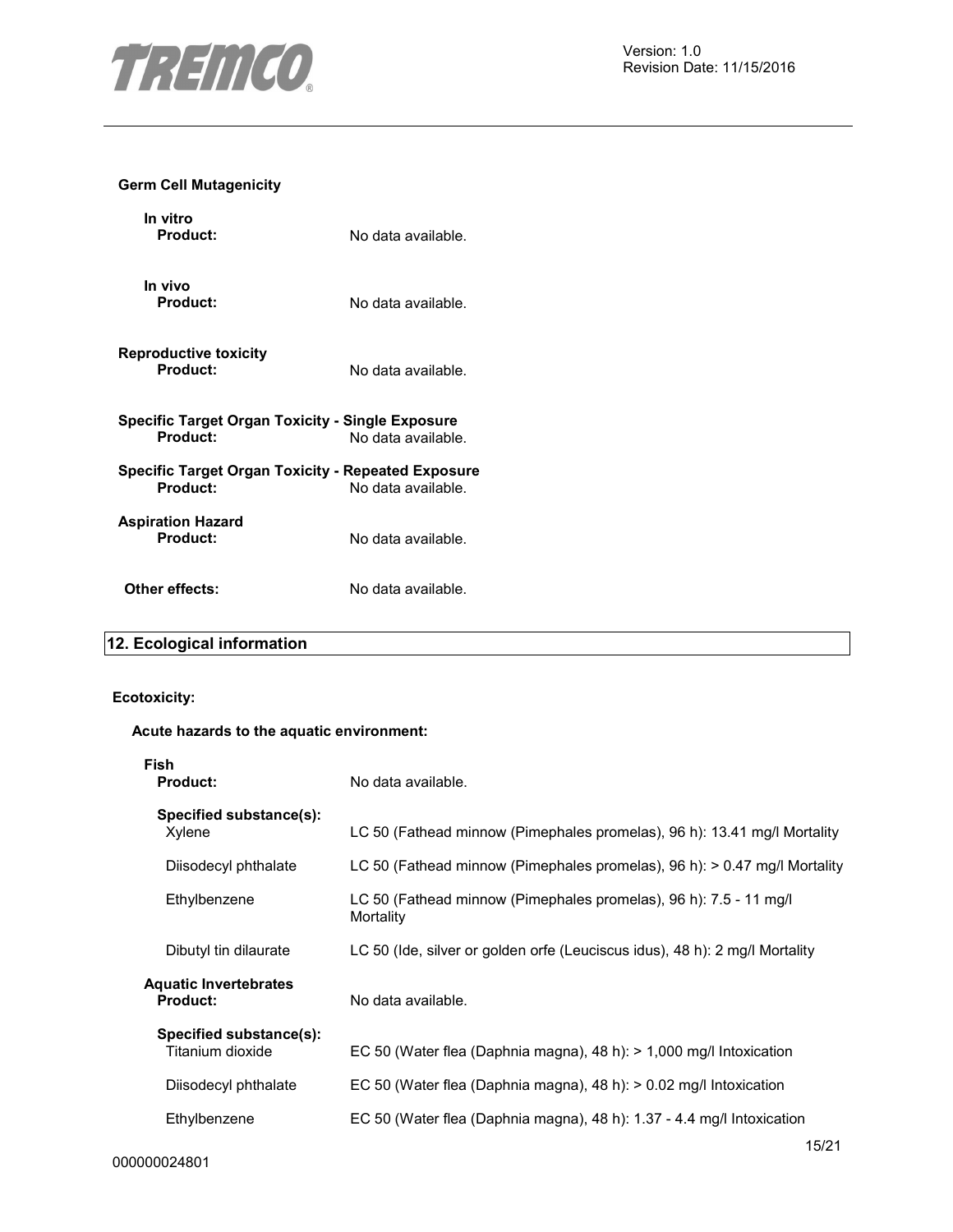

| Dibutyl tin dilaurate                                                                | EC 50 (Water flea (Daphnia magna), 24 h): 0.66 mg/l Intoxication                |
|--------------------------------------------------------------------------------------|---------------------------------------------------------------------------------|
| Chronic hazards to the aquatic environment:                                          |                                                                                 |
| <b>Fish</b><br>Product:                                                              | No data available.                                                              |
| Specified substance(s):<br>Hydrotreated heavy<br>naphthenic distillate               | NOAEL (Oncorhynchus mykiss, 14 d): >= 1,000 mg/l QSAR QSAR,<br>Supporting study |
| <b>Aquatic Invertebrates</b><br>Product:                                             | No data available.                                                              |
| <b>Toxicity to Aquatic Plants</b><br>Product:                                        | No data available.                                                              |
| <b>Persistence and Degradability</b>                                                 |                                                                                 |
| <b>Biodegradation</b><br><b>Product:</b>                                             | No data available.                                                              |
| <b>BOD/COD Ratio</b><br>Product:                                                     | No data available.                                                              |
| <b>Bioaccumulative Potential</b><br><b>Bioconcentration Factor (BCF)</b><br>Product: | No data available.                                                              |
| Partition Coefficient n-octanol / water (log Kow)<br>Product:                        | No data available.                                                              |
| Specified substance(s):<br>Xylene                                                    | Log Kow: 3.12 - 3.20                                                            |
| Ethylbenzene                                                                         | Log Kow: 3.15                                                                   |
| Stearic acid                                                                         | Log Kow: 8.23                                                                   |
| Dibutyl tin dilaurate                                                                | Log Kow: 3.12                                                                   |
| <b>Mobility in Soil:</b>                                                             | No data available.                                                              |
| <b>Other Adverse Effects:</b>                                                        | Toxic to aquatic organisms.                                                     |
| 13. Disposal considerations                                                          |                                                                                 |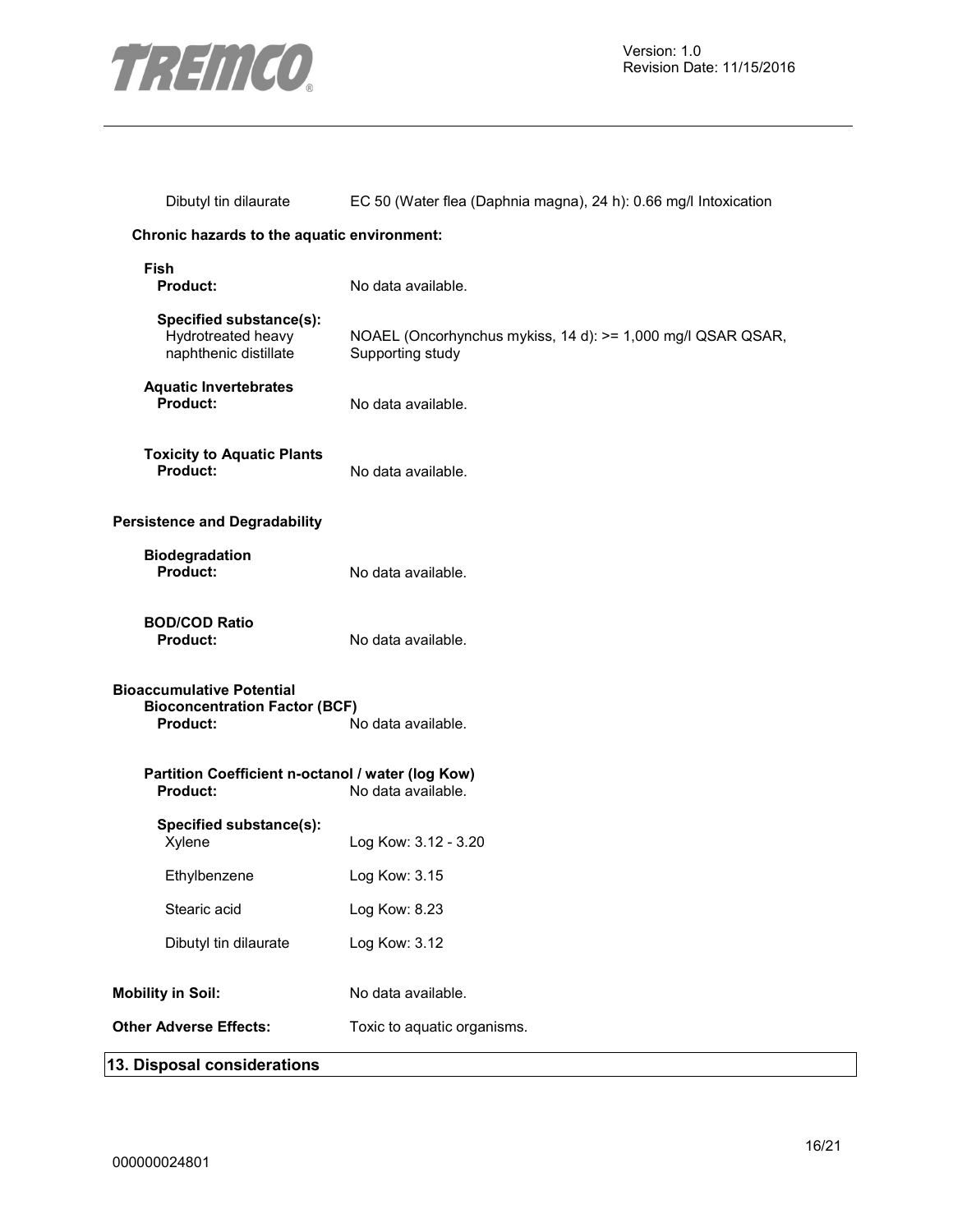

| <b>Disposal instructions:</b>    | Dispose of waste at an appropriate treatment and disposal facility in<br>accordance with applicable laws and regulations, and product<br>characteristics at time of disposal. |  |
|----------------------------------|-------------------------------------------------------------------------------------------------------------------------------------------------------------------------------|--|
| <b>Contaminated Packaging:</b>   | No data available.                                                                                                                                                            |  |
| <b>14. Transport information</b> |                                                                                                                                                                               |  |

#### **TDG:**

Not Regulated

#### **CFR / DOT:**

Not Regulated

#### **IMDG:**

Not Regulated

# **15. Regulatory information**

#### **US Federal Regulations**

#### **TSCA Section 12(b) Export Notification (40 CFR 707, Subpt. D)**  None present or none present in regulated quantities.

#### **US. OSHA Specifically Regulated Substances (29 CFR 1910.1001-1050)**

| <b>Chemical Identity</b> | <b>OSHA hazard(s)</b>        |
|--------------------------|------------------------------|
| Polyvinyl chloride       | Blood                        |
|                          | Liver                        |
|                          | Cancer                       |
|                          | Flammability                 |
|                          | Central nervous system       |
| Benzene                  | Blood                        |
|                          | respiratory tract irritation |
|                          | Central nervous system       |
|                          | Flammability                 |
|                          | Cancer                       |
|                          | Skin                         |
|                          | Aspiration                   |
|                          | Eve                          |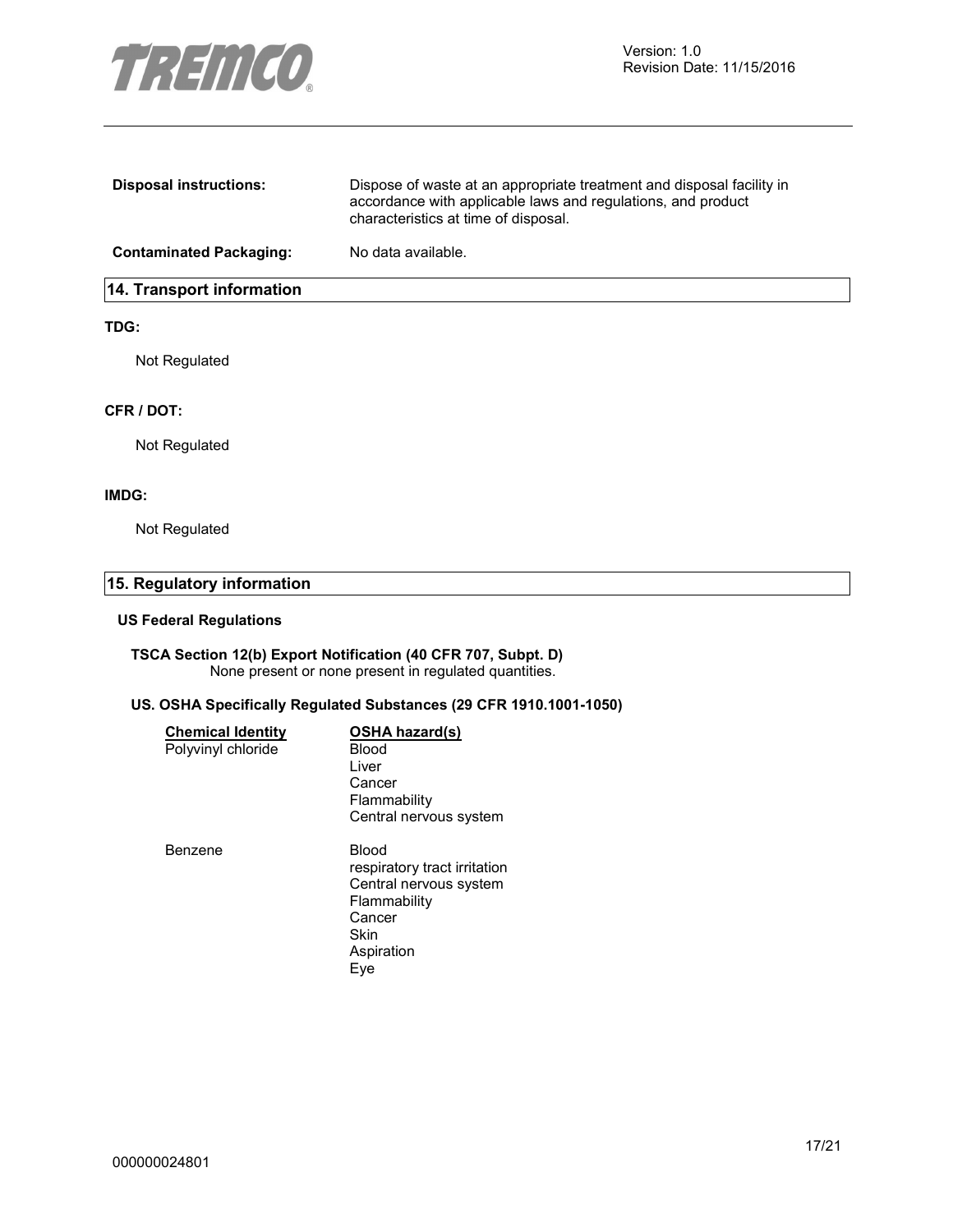

#### **CERCLA Hazardous Substance List (40 CFR 302.4):**

#### **Chemical Identity Reportable quantity**

| Xylene       | $100$ lbs. |
|--------------|------------|
| Ethylbenzene | 1000 lbs.  |
| Toluene      | 1000 lbs.  |
| Methanol     | 5000 lbs.  |
| Benzene      | $10$ lbs.  |
|              |            |

#### **Superfund Amendments and Reauthorization Act of 1986 (SARA)**

#### **Hazard categories**

Delayed (Chronic) Health Hazard Immediate (Acute) Health Hazards

#### **SARA 302 Extremely Hazardous Substance**

|                          | Reportable |
|--------------------------|------------|
| <b>Chemical Identity</b> | quantity   |
| Isophorone Diisocvanate  | 500 lbs.   |

**Threshold Planning Quantity**  $500$  lbs.

#### **SARA 304 Emergency Release Notification**

| <b>Chemical Identity</b> |           | Reportable quantity |
|--------------------------|-----------|---------------------|
| Xylene                   |           | $100$ lbs.          |
| Diisodecyl phthalate     |           |                     |
| Ethylbenzene             |           | 1000 lbs.           |
| Isophorone Diisocyanate  |           |                     |
| Toluene                  |           | 1000 lbs.           |
| Diisodecyl               | phthalate |                     |
| (mixed Is)               |           |                     |
| Methanol                 |           | 5000 lbs.           |
| Benzene                  |           | 10 lbs.             |

#### **SARA 311/312 Hazardous Chemical**

| <b>Chemical Identity</b> | <b>Threshold Planning Quantity</b> |
|--------------------------|------------------------------------|
| Isophorone Diisocyanate  | 500lbs                             |
| Calcium carbonate        | 500 lbs                            |
| Polyvinyl chloride       | 500 lbs                            |
| Calcium Carbonate        | 500 lbs                            |
| (Limestone)              |                                    |
| Xylene                   | 500 lbs                            |
| Calcium oxide            | 500 lbs                            |
| Titanium dioxide         | 500 lbs                            |
| Diisodecyl phthalate     | 500 lbs                            |
| Ethylbenzene             | 500 lbs                            |
| Hydrotreated heavy       | 500 lbs                            |
| naphthenic distillate    |                                    |
| Stearic acid             | 500 lbs                            |
| Dibutyl tin dilaurate    | 500 lbs                            |

### **SARA 313 (TRI Reporting)**

**Chemical Identity Xylene Ethylbenzene** 

**Clean Water Act Section 311 Hazardous Substances (40 CFR 117.3) Chemical Identity Reportable quantity**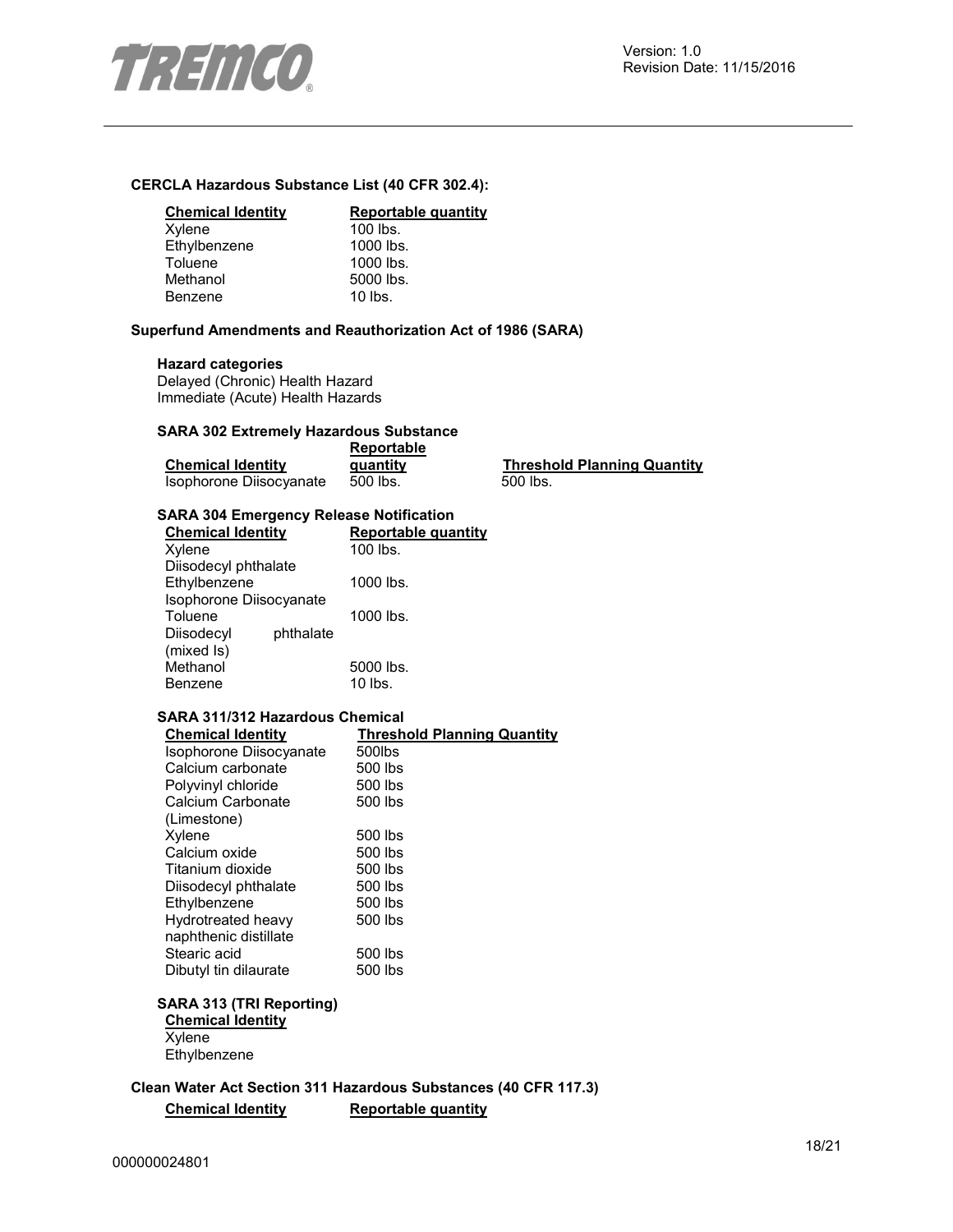

Xylene 100 lbs.

#### **Clean Air Act (CAA) Section 112(r) Accidental Release Prevention (40 CFR 68.130):**  None present or none present in regulated quantities.

#### **US State Regulations**

#### **US. California Proposition 65**

This product contains chemical(s) known to the State of California to cause cancer and/or to cause birth defects or other reproductive harm.

#### **US. New Jersey Worker and Community Right-to-Know Act**

#### **Chemical Identity**

Calcium carbonate Polyvinyl chloride Calcium Carbonate (Limestone) Xylene Calcium oxide Titanium dioxide **Ethylbenzene** Hydrotreated heavy naphthenic distillate

#### **US. Massachusetts RTK - Substance List**

#### **Chemical Identity** Calcium carbonate Calcium Carbonate (Limestone) Xylene Titanium dioxide Isophorone Diisocyanate Crystalline Silica (Quartz)/ Silica Sand

#### **US. Pennsylvania RTK - Hazardous Substances**

#### **Chemical Identity**

Calcium carbonate Calcium Carbonate (Limestone) Xylene Calcium oxide Titanium dioxide

#### **US. Rhode Island RTK**

#### **Chemical Identity** Xylene

#### **Other Regulations:**

| <b>Regulatory VOC (less water</b> | $40$ q/l |
|-----------------------------------|----------|
| and exempt solvent):              |          |
| VOC Method 310:                   | 2.98%    |

# **Inventory Status:**

One or more components in this product are not listed on or exempt from the Inventory.

Canada DSL Inventory List: All components in this product are listed on or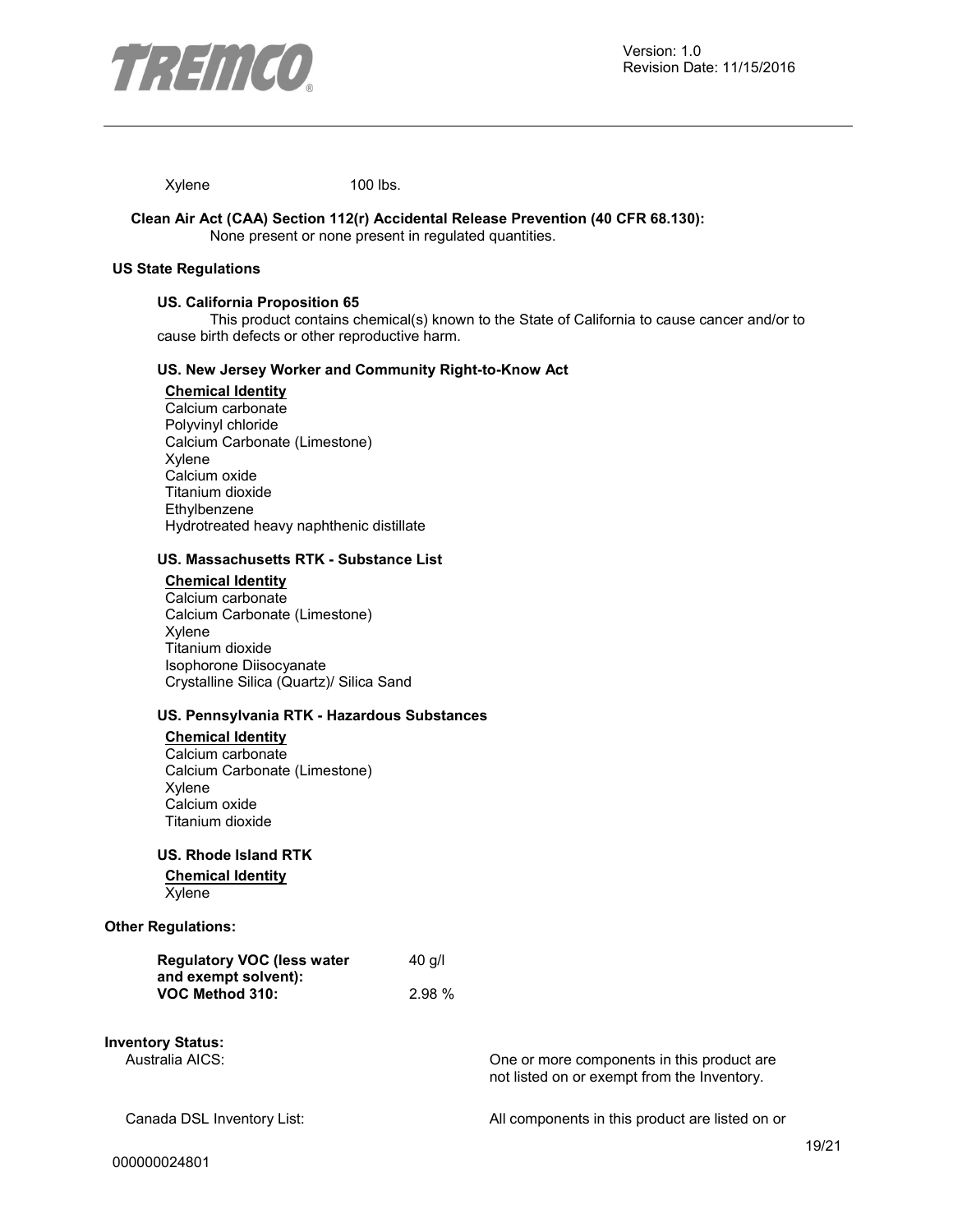

exempt from the Inventory.

| EINECS, ELINCS or NLP:                   | One or more components in this product are<br>not listed on or exempt from the Inventory. |
|------------------------------------------|-------------------------------------------------------------------------------------------|
| Japan (ENCS) List:                       | One or more components in this product are<br>not listed on or exempt from the Inventory. |
| China Inv. Existing Chemical Substances: | One or more components in this product are<br>not listed on or exempt from the Inventory. |
| Korea Existing Chemicals Inv. (KECI):    | One or more components in this product are<br>not listed on or exempt from the Inventory. |
| Canada NDSL Inventory:                   | One or more components in this product are<br>not listed on or exempt from the Inventory. |
| Philippines PICCS:                       | One or more components in this product are<br>not listed on or exempt from the Inventory. |
| US TSCA Inventory:                       | All components in this product are listed on or<br>exempt from the Inventory.             |
| New Zealand Inventory of Chemicals:      | One or more components in this product are<br>not listed on or exempt from the Inventory. |
| Japan ISHL Listing:                      | One or more components in this product are<br>not listed on or exempt from the Inventory. |
| Japan Pharmacopoeia Listing:             | One or more components in this product are<br>not listed on or exempt from the Inventory. |
| Mexico INSQ:                             | One or more components in this product are<br>not listed on or exempt from the Inventory. |
| Ontario Inventory:                       | One or more components in this product are<br>not listed on or exempt from the Inventory. |
| Taiwan Chemical Substance Inventory:     | One or more components in this product are<br>not listed on or exempt from the Inventory. |

# **16.Other information, including date of preparation or last revision**

| <b>Revision Date:</b>       | 11/15/2016         |
|-----------------------------|--------------------|
| Version #:                  | 1 በ                |
| <b>Further Information:</b> | No data available. |